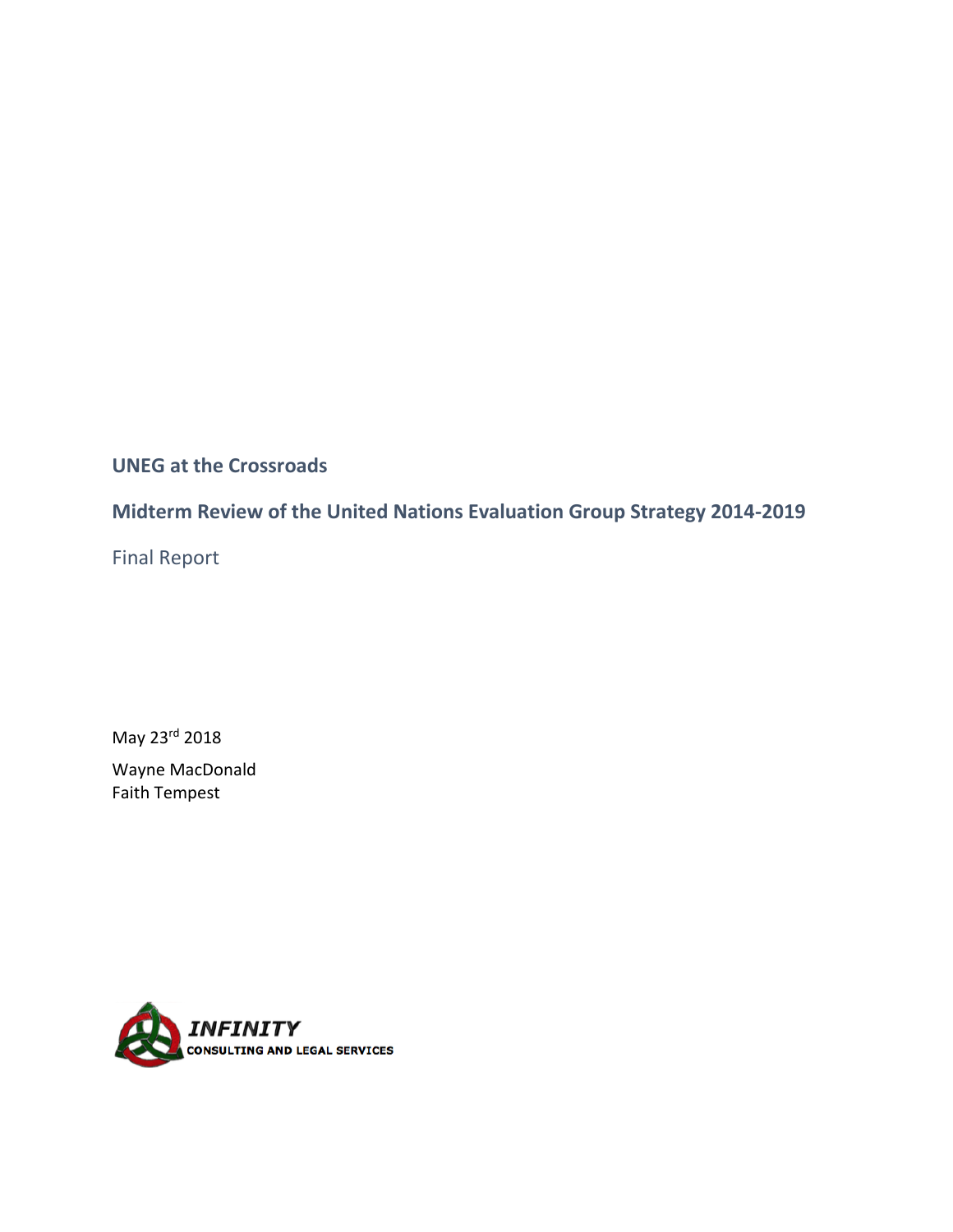## **Executive Summary**

1. The United Nations Evaluation Group (UNEG) is a voluntary, professional network that includes 47 members from the United Nations Specialized Agencies, UN Funds and Programmes and UN Secretariat affiliated organizations. The mission of UNEG is to promote the independence, credibility, and usefulness of the evaluation function across the UN system and to advocate for the importance of evaluation for learning, decision-making and accountability. As a professional evaluation network in the UN system, UNEG regularly assesses its achievements, shortcomings and challenges, including an analysis of the adequacy of its structure and functioning.

2. The network's current strategy for 2014-2019 sets out UNEG's 6-year plan of action under four Strategic Objectives (SOs). The Mid-Term Review was undertaken by a team of two consultants over the period November 2017-May 2018. Review questions focused on issues of relevance, effectiveness, efficiency, governance and partnerships. The review methodology involved document analysis; quantitative analysis (primary and secondary data); network analysis; interviews with over 70 key informants; surveys of UNEG members, UNEG members who were neither UNEG Heads nor interest/working group members, and the evaluation community outside of the UN; three SWOT workshops in Geneva, New York and Rome, benchmarking of UNEG against 6 networks. The methodology builds and replicates some of the instruments used in the 2013 Independent Assessment.

3. A limitation in the review was the announcement by UNDP shortly before the end of the team's data-collection work that UNDP would be withdrawing funding for the functioning of the UNEG Secretariat; it is not known what effect this might have had on the views of UNEG members had they known it during the period of the Review itself.

4. **Findings**: the higher levels of the Strategy remain relevant, and the strategic objectives are relevant to the vision and mission of UNEG. However, the Strategic Objectives do not sufficiently reflect changes in the external context, particularly Agenda 2030 and the SDGs, and renewed efforts at UN Reform. While the Strategic Objectives generally represent member needs and interests, although not very strongly, some Strategic Objectives are more relevant than others. The work on Norms and Standards remain at the core of UNEG's work.

5. While the Strategy itself provides a basis for measuring effectiveness, and members feel that UNEG is on track to achieve some of the higher objectives of the Strategy, a full assessment is impossible since there are no performance indicators attached to the Strategy. Much work is being undertaken in pursuit of the Strategic Objectives, but there is concern that there are too many activities that are not focused enough. The relationship between network activities and impact tends to remain distant.

6. The Strategy has brought a level of formalisation to the network, but there are concerns that it has become overly formalised. Partnerships have raised UNEG's profile but have been pursued without clear purpose. The resource base of UNEG is currently strong, but UNDP's withdrawal of funding support for the Secretariat means that UNEG will need to find a cost efficient mechanism for provision of Secretariat services. Governance processes for the network have improved since 2014 but are still a challenge, with concerns over communication, cumbersome decision-making and a lack of representativeness in the governance structures.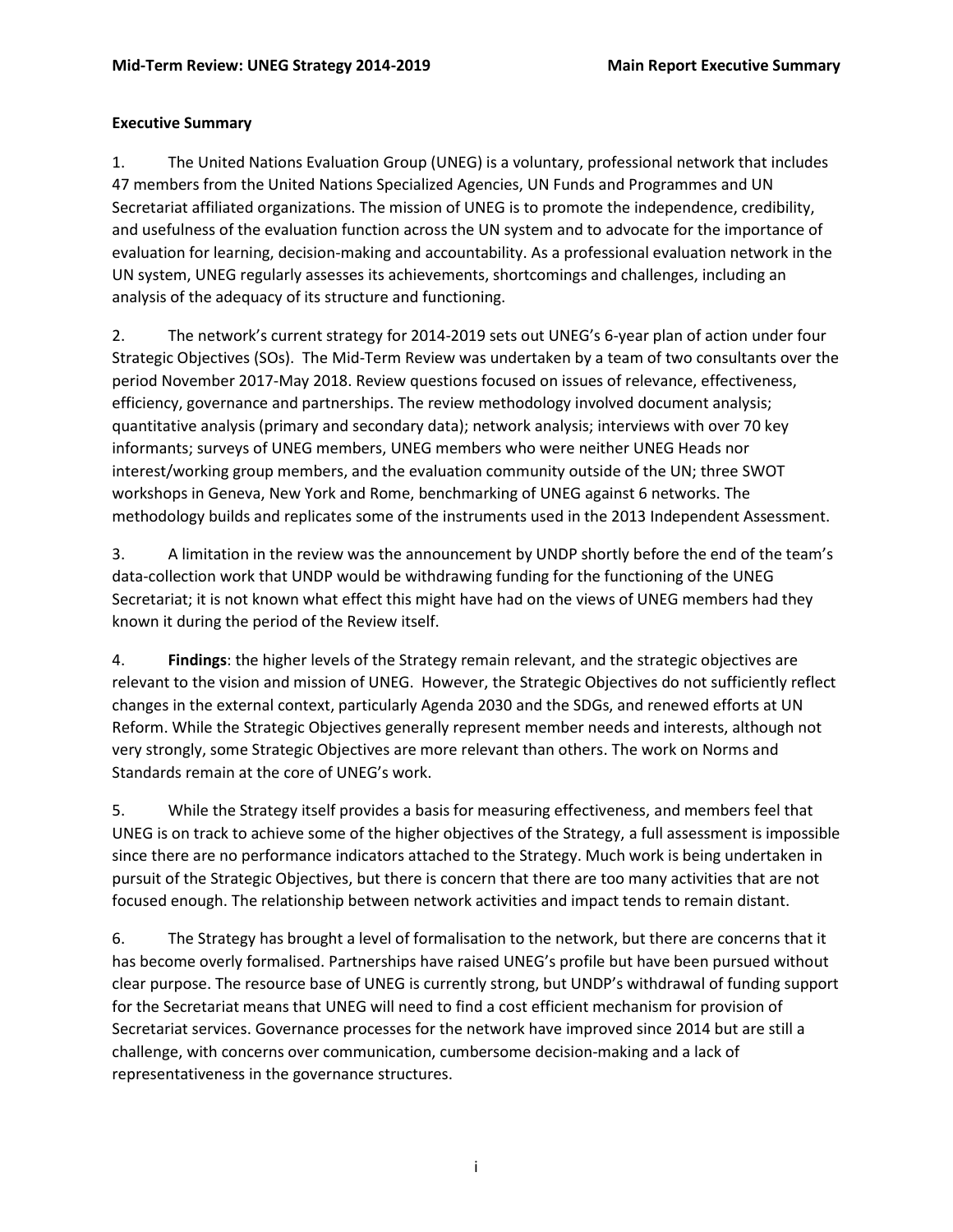7. **Conclusions**: UNEG's role as a voluntary professional network remains pertinent and the Norms and Standards are at its core. UNEG has a strong brand and reputation, and perceived relevance in the UN community and beyond. However the network continues to face dilemmas similar to those of 2013 that affect its value and efficacy. This partly reflects the network's instincts to do too much, but also limited contributions by members to UNEG's work. The network's added value is not yet well established. Its value-added tends to be more immediate, but UNEG has the potential to be more influential amongst its member organisations through improved evaluation functions, including through a more concerted approach to enhancing the professionalisation of evaluation. Governance needs to be improved, including through simplification of cumbersome procedures, along with greater clarity in roles to support the functioning of the network as a whole, not simply oversight of Strategic Objective work areas. A governance structure which is more representative of UNEG's constituent members would garner more support from members.

8. UNEG is now at a crossroads: the role that UNEG's members expect of the network is unclear. At the same time, the network needs to respond to changes in the external context – in particular a shift in the centre of gravity towards the global South brought about by Agenda 2030. UNEG will need to find ways in which to engage in this Agenda, both as individual agencies and as a network. The current environment puts evaluation high on the UN political agenda and UNEG should take advantage of this, re-focusing the network, in a balanced manner, more outwardly than is currently the case.

9. The Review concludes that UNEG has three options as it goes forward: firstly to remain as a coalition network of interested members, inwardly focused on normative work; secondly, at the other end of the spectrum to become an agent of change network, providing support to members but with a strong emphasis on influence beyond the network, including to a wider community beyond the UN, through research, interaction and communications; or lastly, a hybrid approach which combines the two, with UNEG promoting evaluation within the UN as part of good governance (and based on the Norms and Standards), alongside efforts to develop evaluation content which is of use to both UNEG members and the broader UN community. The Review concludes that UNEG is currently best placed to pursue this latter hybrid approach.

10. **Recommendations** are divided into two stages. In the short term the network should take actions to build its internal capacity, including identifying the future direction of the network, strengthening governance, and reinforcing its position as a norms and standard setter. In the longer term UNEG should develop its next Strategy with particular attention to the SDGs, evaluation use and professional development. Further consideration should be given to strengthening the evaluation capacity across the UN system, and to redoubling outreach and communication efforts.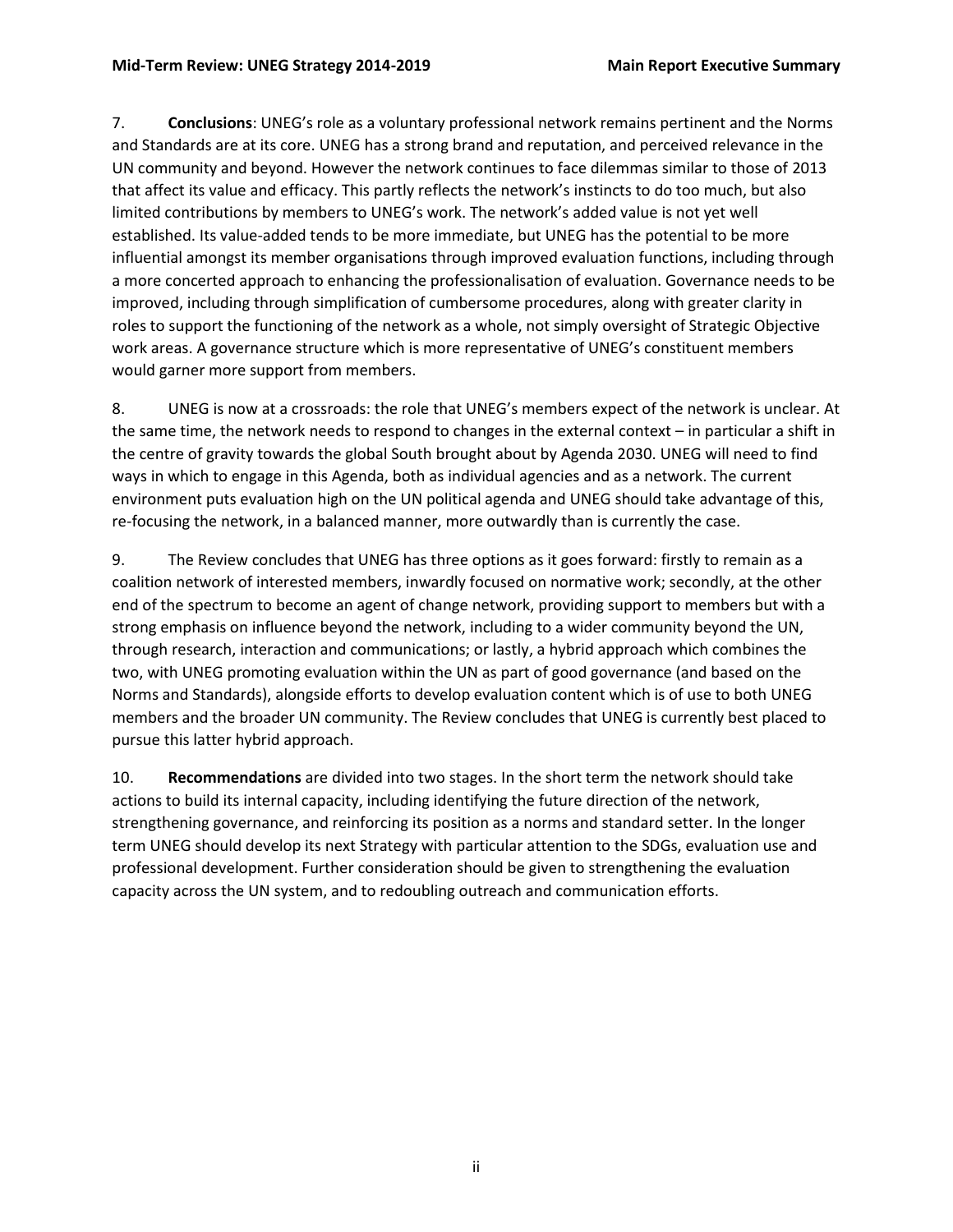|  | <b>Table of Contents</b> |
|--|--------------------------|
|  |                          |

#### **Note for the Reader**

The authors were encouraged to prepare the short final report below. This should be read in conjunction with the following documents that are provided separately:

- Mid-Term Review of the UNEG Strategy 2014-2019: Annexes A-I (this includes Terms of Reference, Theory of Change, Data Tables, Network Mapping, References and Key Informant Interviews)
- Mid-Term Review of the UNEG Strategy 2014-2019: Annex J (this is a PowerPoint presentation summarising findings and conclusions)
- Mid-Term Review of the UNEG Strategy 2014-2019: Annex K (this is the Inception Report for the Study)

This report identifies the appropriate Annexes containing specific data tables, PowerPoint slides or other information relevant to the findings.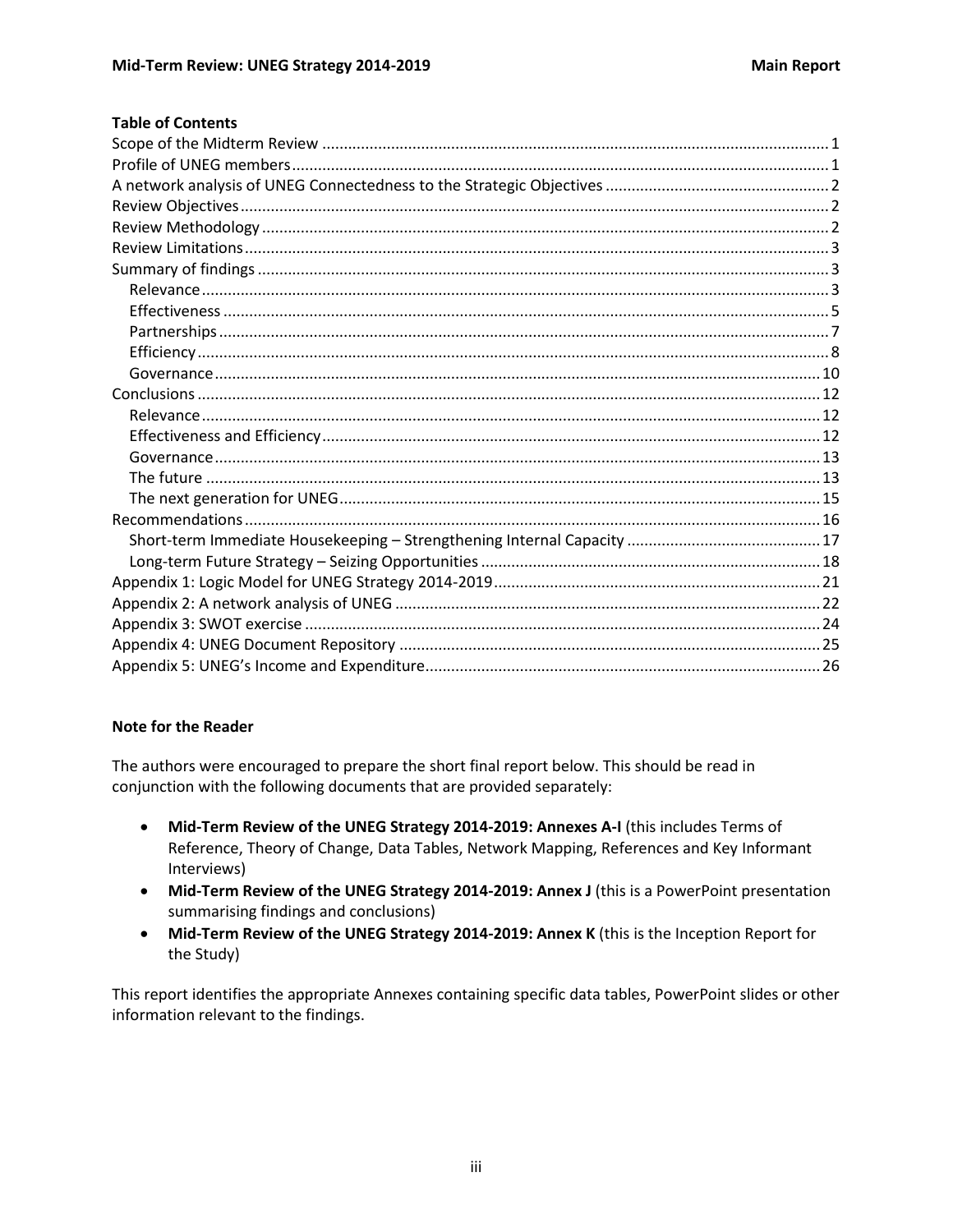## <span id="page-4-0"></span>**Scope of the Midterm Review**

1. The United Nations Evaluation Group (UNEG) is a voluntary, professional network. It brings together the units responsible for evaluation in the United Nations (UN) system to develop and advocate for common evaluation norms and standards. The network includes the UN Specialized Agencies, UN Funds and Programmes and UN Secretariat affiliated organizations. UNEG currently has 47 UN members, 7 observers and 5 institutional partners.

2. The mission of UNEG is to promote the independence, credibility, and usefulness of the evaluation function across the UN system and to advocate for the importance of evaluation for learning, decision-making and accountability. UNEG provides a forum for members to establish common norms and standards for evaluation, develop methodologies that address UN concerns, strengthen the evaluation function through peer reviews and information exchange, and establish partnerships with the wider evaluation community.

3. As a professional evaluation network in the UN system, UNEG regularly assesses its achievements, shortcomings and challenges, including an analysis of the adequacy of its structure and functioning. The last independent assessment of UNEG took place in 2013, covering the period 2004- 2012. The results of that assessment contributed to the UNEG Strategy 2014-2019.

4. The network's current strategy sets out UNEG's 6-year plan of action under four Strategic Objectives (SOs). A Vice Chair leads each SO. Each SO is directly linked to anticipated outcomes and impacts. All are expected to contribute to achieving UNEG's vision: evaluation is fully realized in every entity of the UN system through appropriate evaluation policies, resources, skills and activities; and that evidence produced by evaluation informs a more relevant, efficient and effective UN system with greater impacts on the lives of the people it serves. The logic model for the UNEG Strategy is attached as Appendix 1. See also Theory of Change (Mid-Term Review (MTR) Annex C).

## <span id="page-4-1"></span>**Profile of UNEG members**

5. The roots of UNEG date back to 1984 – at that time the Inter-Agency Working Group on Evaluation launched by UNDP - and later as UNEG (2003). The network has grown from 18 members (1986) to 47 today. Within the context of the Secretary General's reform efforts, the Office of Internal Oversight Services (OIOS) conducted an Evaluation Capacity Survey (September 2017). It noted that 97% of UNEG members' evaluation functions are established in-house, 43% established as standalone functions, and 38% as a dedicated evaluation unit within a multifunctional division (e.g. together with other oversight functions like audit and/or investigation). UNEG Heads encompass a variety of levels - D2 (19%); D1 (19%); P5 (29%) and P4 (26%). The network's current Executive Group includes the Chair, plus the four Vice Chairs (all at D-2 Level with three based in Europe and one in New York), as well as an Executive Coordinator (D1 based in New York).

6. UNEG Heads are appointed by governing bodies (11% of member organisations), organizational head (65%) and others (24%). With respect to gender, 60% of UNEG Heads are male and 40% female. In terms of the evaluation function, 45% of UNEG members are centralized evaluation functions, and 48% encompass both centralized and decentralized evaluation functions. Nearly three-quarters (73%) do not conduct joint evaluations. A similar proportion does not engage in National Evaluation Capacity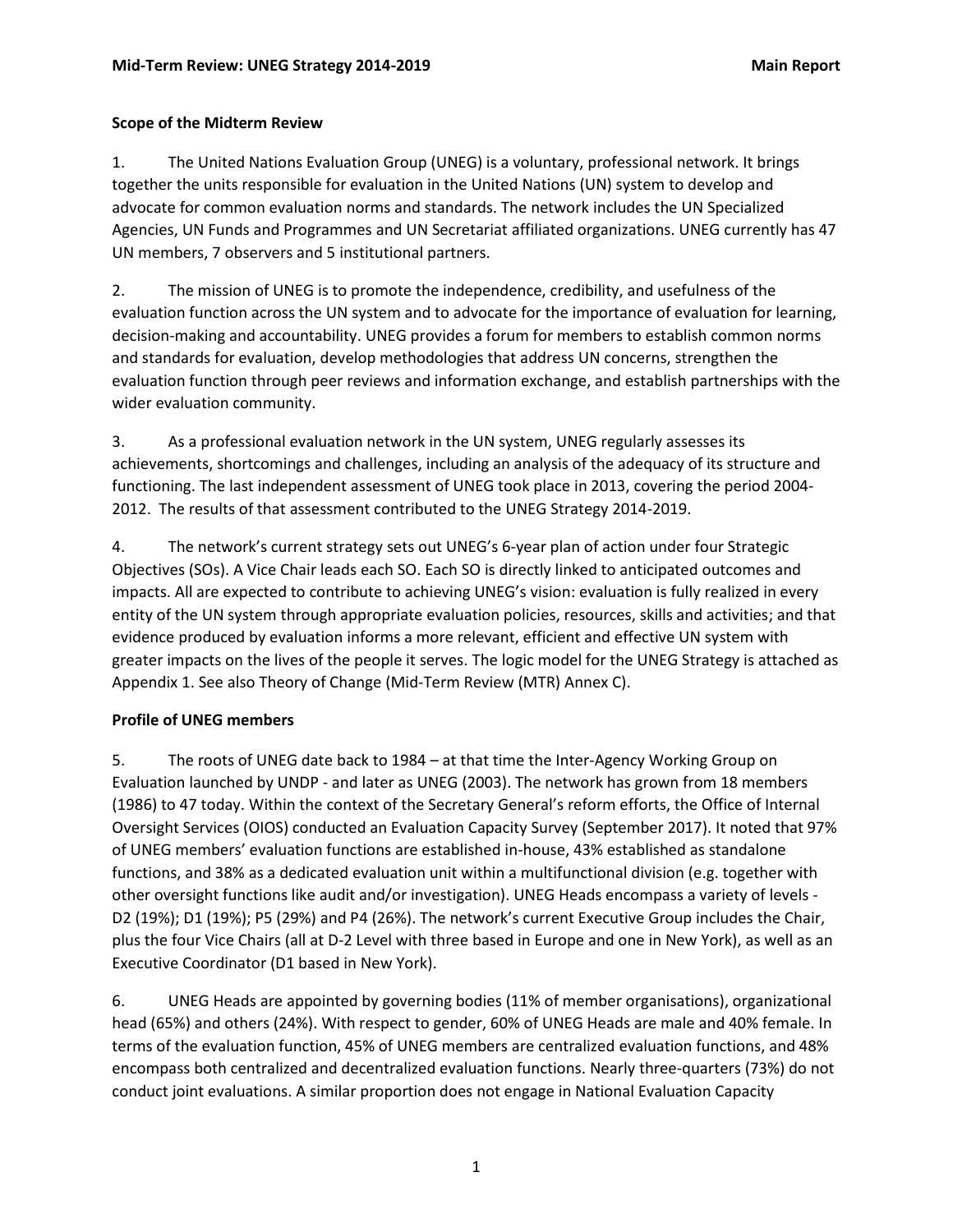Development (NECD). Just under 93% of UNEG members have approved evaluation policies and systems for tracking implementation of evaluation recommendations. No numbers were provided or readily available regarding the annual production of evaluations by the 47 UNEG members.

#### <span id="page-5-0"></span>**A network analysis of UNEG Connectedness to the Strategic Objectives**

7. An analysis of UNEG's connectedness to the Strategic Objectives gives an overview of the network (see Appendix 2 of this report, and MTR Annex E for more details). The analysis shows that there are clusters of network members around each of the four SOs, but that a small subset of agencies is responsible for most connections and participation in SO working groups. The busiest participants also tend to contribute the most financially to the network. It should be noted that these network members tend to be the largest evaluation units with the highest budgets and staffing levels, and the most senior UNEG Heads. There is however another group of members whose financial contributions are lower but who do not have connections to any of the SO working groups.

#### <span id="page-5-1"></span>**Review Objectives**

8. Infinity Consulting and Legal Services was contracted to conduct a Mid-Term Review of the UNEG Strategy for the period 2014-2019, and to present the findings at the May 2018 AGM in Rome. In preparation for the next UNEG strategy commencing in 2020, the MTR seeks to explore whether UNEG is doing the right things, and doing things right, particularly given the agreement of Agenda 2030 / Sustainable Development Goals (SDGs) in 2015. Results of the review are expected to help UNEG identify what adjustments would be needed to the current strategy and inform the design of the next UNEG Strategy 2020-2025.

- 9. More specifically the objectives of the review are to assess:
	- a) The relevance of the current strategic focus areas and approaches in the rapidly changing development context and environment;
	- b) UNEG's progress and achievement towards its goals;
	- c) UNEG's use of financial resources; and
	- d) UNEG's internal governance, management and operational structure.

## <span id="page-5-2"></span>**Review Methodology**

For details on Methodology please refer to the Inception Report (MTR Annex K) and MTR Annex D: Data Tables, Tables 1 and 2.

10. The review methodology involved document analysis, quantitative analysis (secondary data from other surveys – 2017 OIOS capacity survey, UNEG financial data), network analysis, interviews with over 70 key informants (of which 40% were identified as stakeholders or evaluation users), a survey of 108 UNEG members (68% response rate, including 75% of UNEG Heads or 35/47), survey of UNEG members who were neither UNEG Heads nor interest/working group members (n-28), survey of evaluation community outside of UN (n-32), SWOT analysis involving 52% of UNEG organizations (24/47), and benchmarking of UNEG against 6 networks (OECD-DAC EvalNet; ALNAP; UNRIAS; ECG; IOCE and EvalPartners). The methodology builds and replicates some of the instruments used in the 2013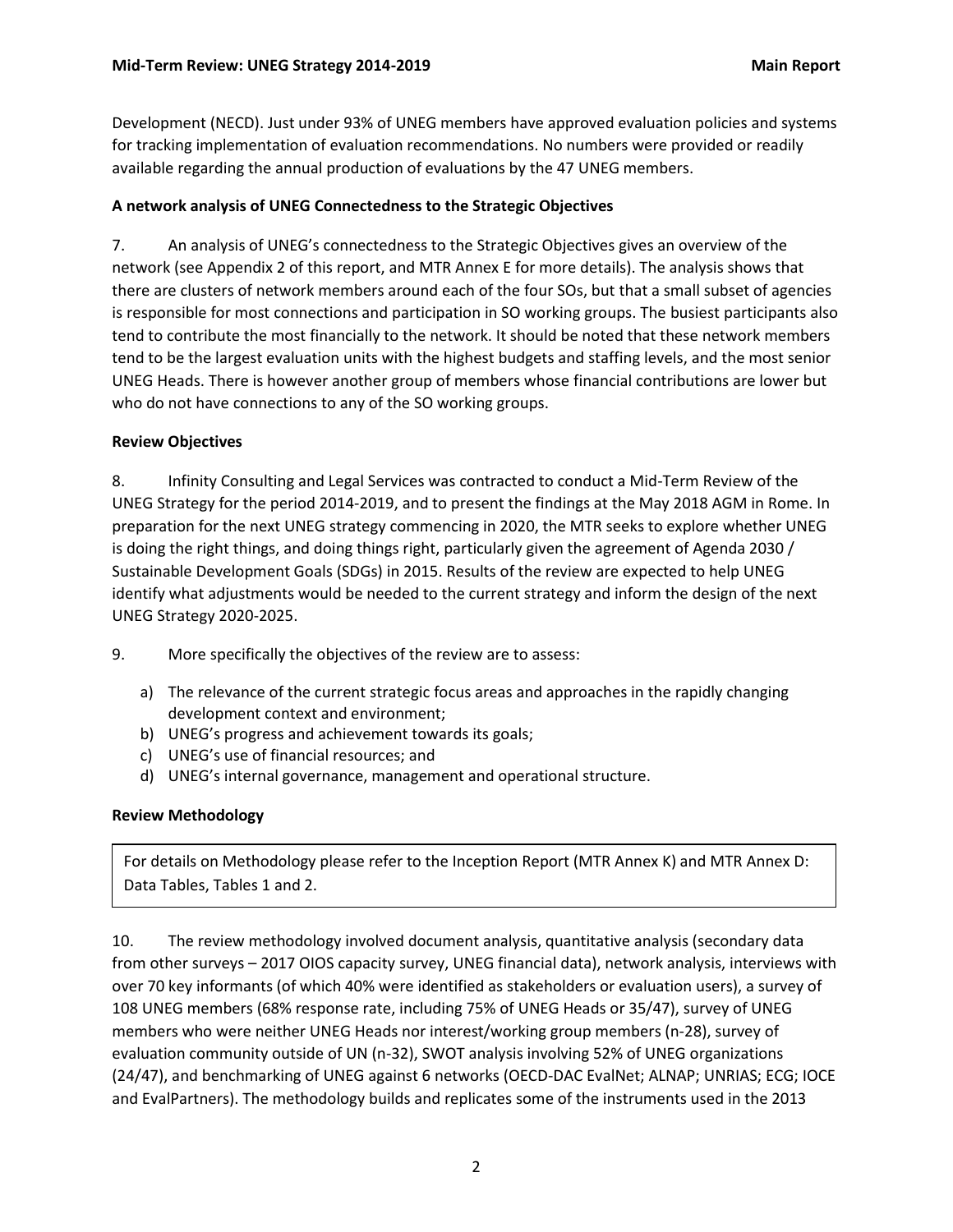Independent Assessment. This afforded a clear sense of what, if anything, has **changed** since 2013, what **consequences** (or results) can be linked to the Strategy 2014-2019, and how UNEG **compares** to other relevant networks. The detailed results associated with the data collection are contained in the various Annexes to the Mid-Term Review.

#### <span id="page-6-0"></span>**Review Limitations**

11. A key limitation of the MTR is connected with UNDP's recent announcement on its funding position regarding Secretariat support. This occurred after data collection was completed. A critical assumption of the MTR Team and respondents during the interviews, surveys and SWOTS concerned the continuity of support from UNDP. The possible reactive effects of the announcement are impossible to gauge, but it is assumed that respondents may have responded differently to questions on performance or future priorities if they had been aware of the announcement at the time the data was collected.

12. There was a significant delay in receipt of the 2017-18 UNEG Annual Work Plan, which was only circulated February/March 2018. This had some implications in terms of assessing progress for the year, but also may have contributed to perceptions among UNEG members that little work was being undertaken (although WG chairs gave assurances that this was not the case). Other limitations concerned questions in the UNEG member e-survey, which had a higher than expected non-response (up to 20% for some questions), and low response rates to e-surveys for the evaluation community and evaluation users. SWOT workshops were held in New York, Rome, and Geneva (with some participation from Vienna). Although participation was higher than in 2013, UNEG members outside of these locations were unable to participate in these group sessions. The SWOT workshops for UNEG Heads took place at a time when only 71% of respondents (both UNEG Heads and Staff) had completed the surveys, which may have conditioned responses on the remainder of respondents to some survey questions, particularly the SWOT questions.

#### <span id="page-6-1"></span>**Summary of findings**

#### <span id="page-6-2"></span>**Relevance**

 $\overline{\phantom{a}}$ 

For detailed findings and survey results see MTR Annex D: Data Tables 16, 17, 19, 21, 23 and 25; and MTR Annex J Slides 8-14 of the Findings and Conclusions PowerPoint presentation.

13. **UNEG's vision and mission remain relevant**. UNEG Heads and Staff<sup>1</sup> confirmed that the Strategy's vision and mission remain relevant and appropriate for UNEG as a professional network, although given their general nature this was expected.

14. **The Strategic Objectives are relevant to this vision and mission**. By a large majority, UNEG Heads (90%) and Staff (75%) view the SOs as relevant to the vision and mission of UNEG, although among Heads, just over a third feel they are strongly relevant, in comparison to over a half who feel they

 $<sup>1</sup>$  See Annex D – Data Tables for definitions of UNEG Heads and Staff.</sup>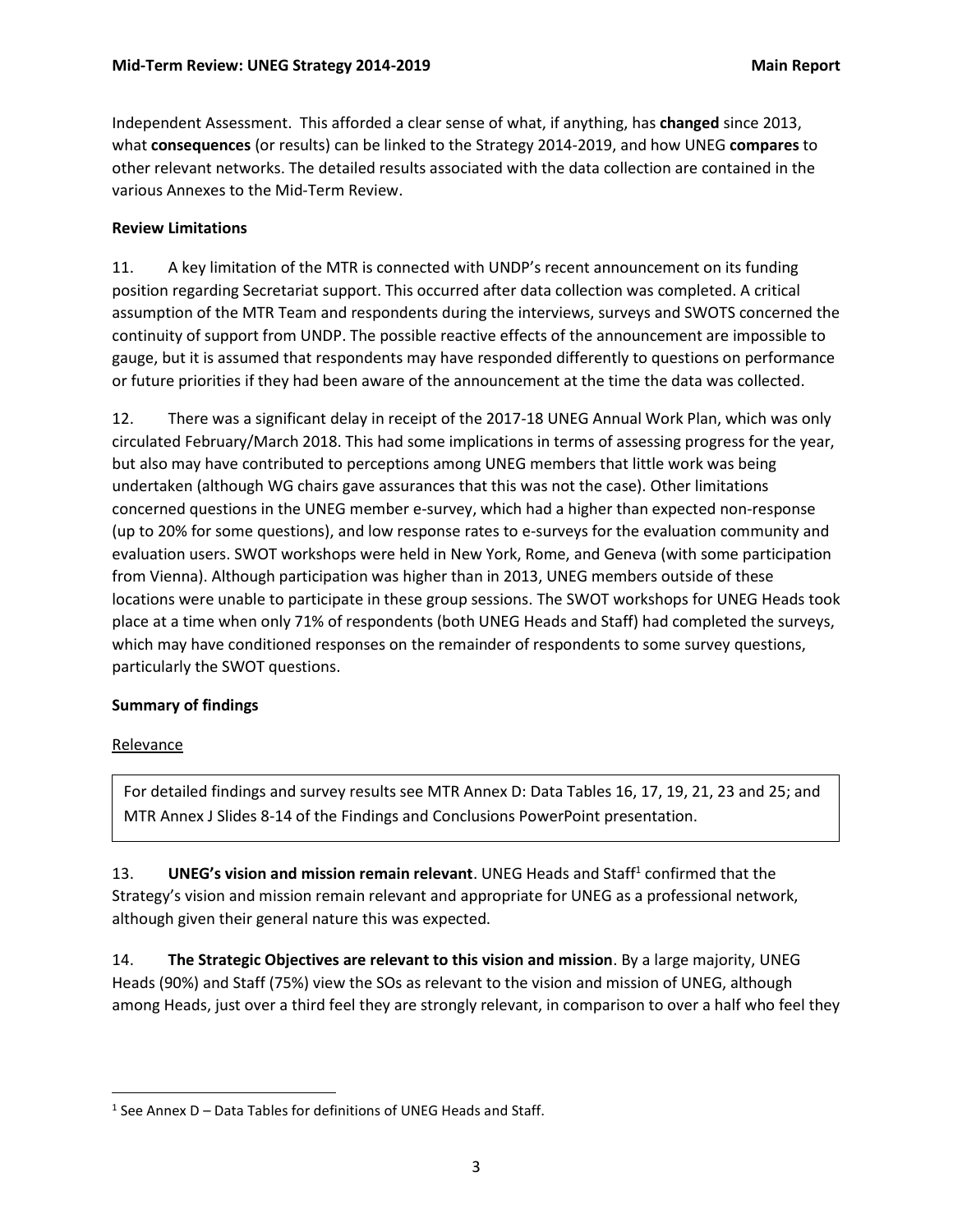are somewhat relevant. Around a quarter of UNEG Staff and those working in large evaluation units responded that they did not know if the SOs are relevant, suggesting limited knowledge of the Strategy.

15. **However there is a view that the SOs do not sufficiently reflect the broader context**. While the SOs are valued in that they encompass the work of evaluation units and give clear direction for UNEG, they do not reflect changes in the evaluation field more broadly, and the contextual changes in the UN which have taken place since the UNEG Strategy was agreed, specifically the adoption of Agenda 2030 and the SDGs and the current Secretary-General's proposals for reform. There is a view among UNEG members that the SOs should be reviewed in this broader context.

16. **There is no clear agreement on the implications of a key contextual factor, the SDGs**. Many UNEG members feel that the Strategic Objectives are somewhat relevant to Agenda 2030/the SDGs, partly as a result of the broad scope of the SDGs, but also the links to review/ evaluation at country level and the need for enhanced national evaluation capacity (despite the low engagement of UNEG members in NECD). However, the SWOT exercise has shown that there are differing views as to whether the SDGs represent an opportunity or a threat. One possible reason for the threat is the need for agencies to evaluate their own contribution to the SDGs, a complex evaluation task which if not managed effectively may risk undermining the evaluation function. While some UNEG members feel that the SDGs are not relevant to them, given the overarching nature of Agenda 2030 and the SDGs, this is, in terms of content, relevant to a large number of UNEG members.

17. **Nor is there clarity on UNEG's role in the context of UN Reform**. Although UNEG members feel that the SOs are relevant to UN reform, this is not considered a strong relationship. There is agreement that SO3 is relevant to the UN Reform agenda, but disagreement regarding the relationship of the other SOs to UN reform. The SG's proposals themselves are still to be agreed by member states, leaving some uncertainty as to the full implications. However for the recent statement by UNEG at the ECOSOC (1 March 2018), while it was supportive of the SG's proposals, there were few specifics about UNEG's potential role, suggesting that UNEG members are still not clear as to how to respond to the issue. As with the SDGs, there are differing views as to whether the reforms pose a threat or provide an opportunity. UNEG members in New York are much more likely to view this as an opportunity. Interviews with UNEG members suggest that it will be important for UNEG to have a designated interlocutor based in New York, whether this be the Chair, a Vice-Chair or other designated person.

18. **The Strategic Objectives represent member needs and interests, although not very strongly**. The SOs are seen to be broad, and a result of negotiation and compromise necessary to be relevant to the diverse membership of UNEG. Overall, less than a quarter of UNEG members feel they are strongly relevant, and while almost three quarters of UNEG Heads feel they are relevant, less than a half of UNEG Staff do. Despite the view that they are, in general, relevant and representative, the perception of limited participation in Working/ Interest Groups (of which no data is readily available) suggests that they are not. While this may be a result of smaller agencies having limited capacity to engage, the network analysis suggests that this is not a forgone conclusion (See network analysis in Appendix 2 of this report and MTR Annex E).

19. **Some Strategic Objectives are more relevant than others**. Although the Strategy applies a logical framework model with equal weight attached to each of the SOs, UNEG members recognize that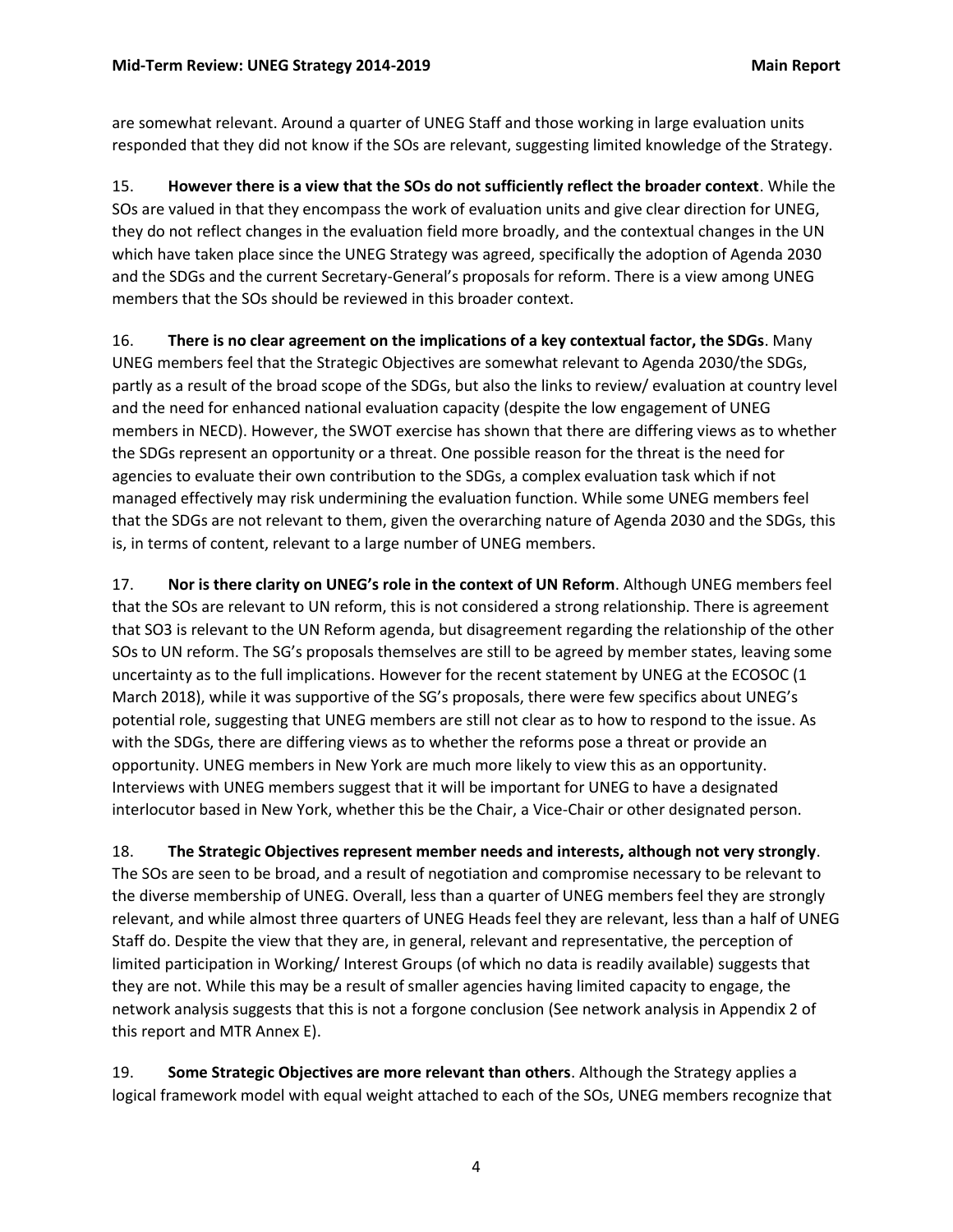some are more important than others in relation to UNEG's vision and mission. Members rank the SOs in the order given, with more than half of members agreeing that SO1 is the most important and that SO4 is the least important. SO1 represents the core of UNEG's work (See MTR Annex C: Theory of Change).

20. **This stratification also extends to broader roles of UNEG**. The UNEG Norms and Standards are by far the most relevant and useful aspect of UNEG's work to its members, similar to the picture in the 2013 Assessment. Promoting innovation, facilitating capacity development and partnerships beyond the UN, promoting joint initiatives and supporting NECD are seen as least important (as echoed in the OIOS 2017 Capacity Survey), although UNEG Staff are more likely than UNEG Heads to see the latter two roles as important. UNEG Heads may view joint initiatives and NECD as more of a challenge in terms of resources, management etc.

21. **Members have high expectations for UNEG's role in the future**. UNEG members expect that all roles will be more strongly relevant in the future, but with more emphasis on strengthening staff competence and less emphasis on the independence of evaluation as a practice in UN organisations. Changes in the expected emphasis may represent broader changes in thinking in the evaluation community.

22. **A key question remains as to UNEG's role and purpose in the future**. UNEG is at a crossroads there are questions about the focus/ emphasis for UNEG in the future, in particular whether it should be a loose coalition network of evaluation professionals or a community with higher ambitions. Associated with this discussion is the question of the capacity of UNEG to meet a higher level of ambition.

## <span id="page-8-0"></span>Effectiveness

For detailed findings and survey results see MTR Annex D: Data Tables, in particular Tables 33, 36, 37, 39, 41, 45; and MTR Annex J Slides 16-30 of the Findings and Conclusions PowerPoint presentation.

23. **The Strategy provides a basis for making an assessment of effectiveness**. In comparison to 2013, when the network had no specified objectives against which to make any assessment, the Strategy 2014-2019 does provide a clear set of objectives, achievable outcomes and expected impacts (See Appendix 1 Logic Model).

24. **In general, network members feel that UNEG is on track to achieve some of the higher level objectives of the Strategy**. Although UNEG Staff are less convinced, around half UNEG Heads feel that outcomes and impact are being achieved, especially in relation to SO1 and SO4. This is in juxtaposition to the network analysis (Appendix 2), which shows that SO1 and SO3 had more organizational connections than SO2 and SO4, reflecting where major interests are concentrated. Just over 70% of UNEG Heads and more than half of UNEG Staff feel that UNEG activities are contributing to the achievement of UNEG's vision and mission.

25. **This is despite the remote relationship between activities and impact**. The outcome and impact level are extremely remote from the activities in the Strategic Plan. While the Plan presents a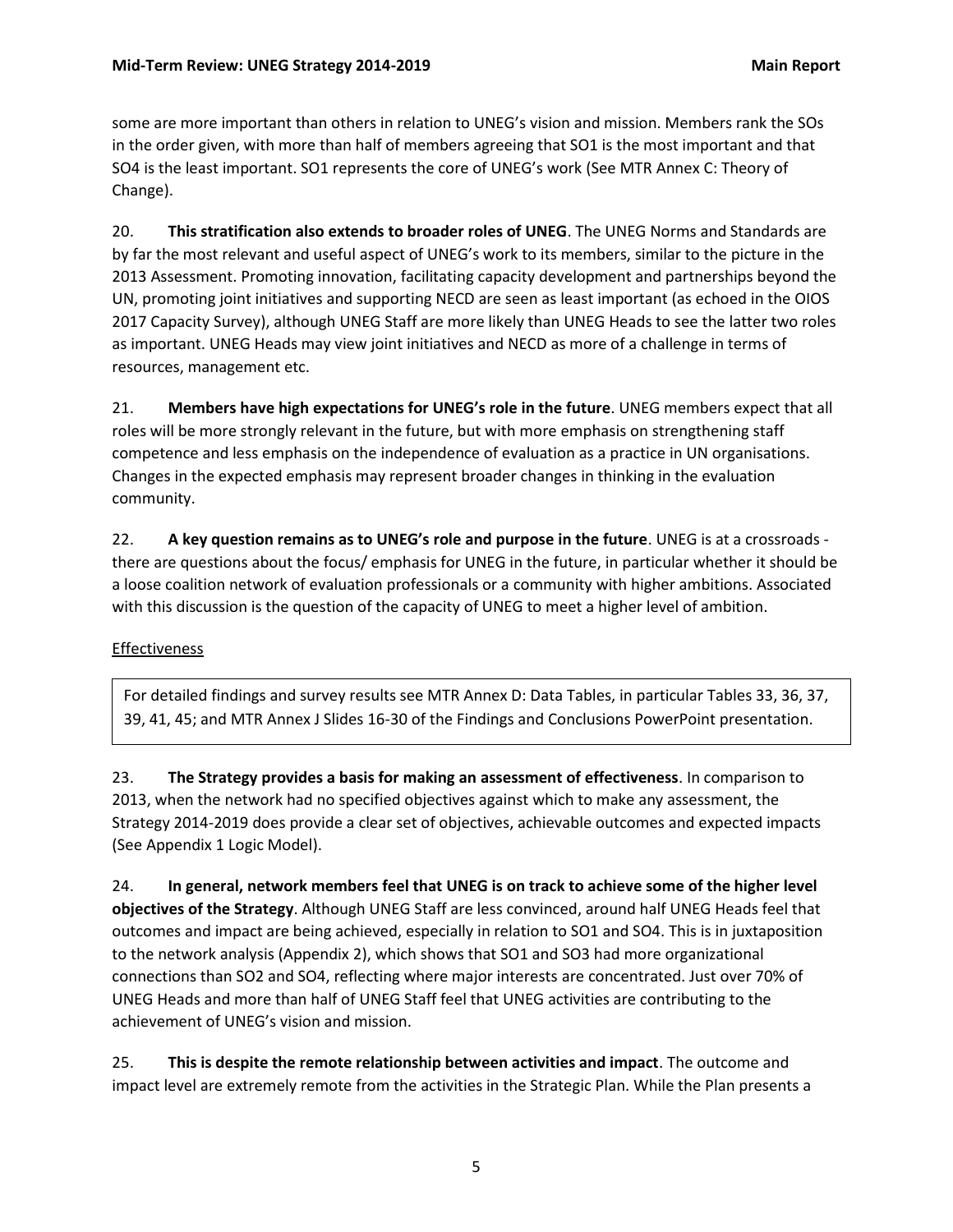logical framework of the expected relationships, it does not provide a clear theory of change (See Appendix 1 and MTR Annex C).

26. **A full assessment of effectiveness is impossible since there are no performance indicators attached to the Strategy**. It is possible to assess whether agreed work plan activities have been undertaken, but the lack of any performance indicators by which to gauge effectiveness in its broadest sense, and particularly in relation to achieving the higher order objectives of the Strategy. Given the lack of KPIs and monitoring, it is not possible to draw firm conclusions.

27. **In terms of activities, much is being undertaken and is assumed to contribute to higher level results**. During the Strategy period to date, UNEG has continued to focus on evaluation practice and realised many accomplishments. There was significant effort to promote evaluation more broadly through the 2014 UNGA resolution on evaluation and through the 2015 International Year of Evaluation. UNEG has also supported the evaluation function within its member organisations, conducting 8 peer reviews (2013-2017). And despite some reiteration, UNEG continues to be an important source of evaluation information, learning, practical guidance and tools for its members e.g. Joint Programme evaluation guidance (2014), Principles of Working Together (2015), updated Norms and Standards (2015), updated competencies framework (2016), enhancing humanitarian assistance, webinars, evaluation learning weeks, system wide evaluation and UNSWAP. Working groups in some areas are very active in developing and sharing new guidance and tools for the network (e.g. the group on Professionalisation). To some degree, effectiveness is being gauged in terms of activities. Given the nature of the Strategy, the expectation is that if activities are being delivered, there will be a clear link to achievement of higher level objectives.

28. **However at SO and working group levels, there is concern that activities are not focused enough.** Members are concerned that the Strategic Objectives and associated Working/Interest Groups have lost direction and focus, particularly in SOs 3 and 4. The lack of indicators in the Plan may have contributed to this view. The programme modalities have not been as effective as expected in supporting the delivery of results. The network continues to face challenges similar to those of 2013, with too many working groups, with limited communication or interaction between groups and across

SOs. Members are concerned that there may be redundancy or duplication in the working groups.

29. **The Strategy has brought a level of formalisation to the network, but perhaps has gone too far in trying to make UNEG behave like an institution.** A number of UNEG Heads expressed concerns that the Strategic Plan, while an important step to bring focus to UNEG, has pushed the network too far towards a formal and bureaucratic institution with the need to deliver products or results; this leaves less time for the information exchange or informal engagement which they want from the network. Within interest groups (particularly the Humanitarian Evaluation and Decentralised Evaluation Interest Groups) there has been pressure to deliver products, which may be counterproductive to the group's functioning, especially in the case of the Humanitarian Evaluation Interest Group. The Decentralised Evaluation Interest Group was described by a UNEG Head as intended to provide a 'safe space' for members to discuss challenges they faced in this area and ideas and solutions. The group produced a report on the issue, which required the energy and time of members to manage a consultancy and, in the view of some members, detracted from the original purpose of the group.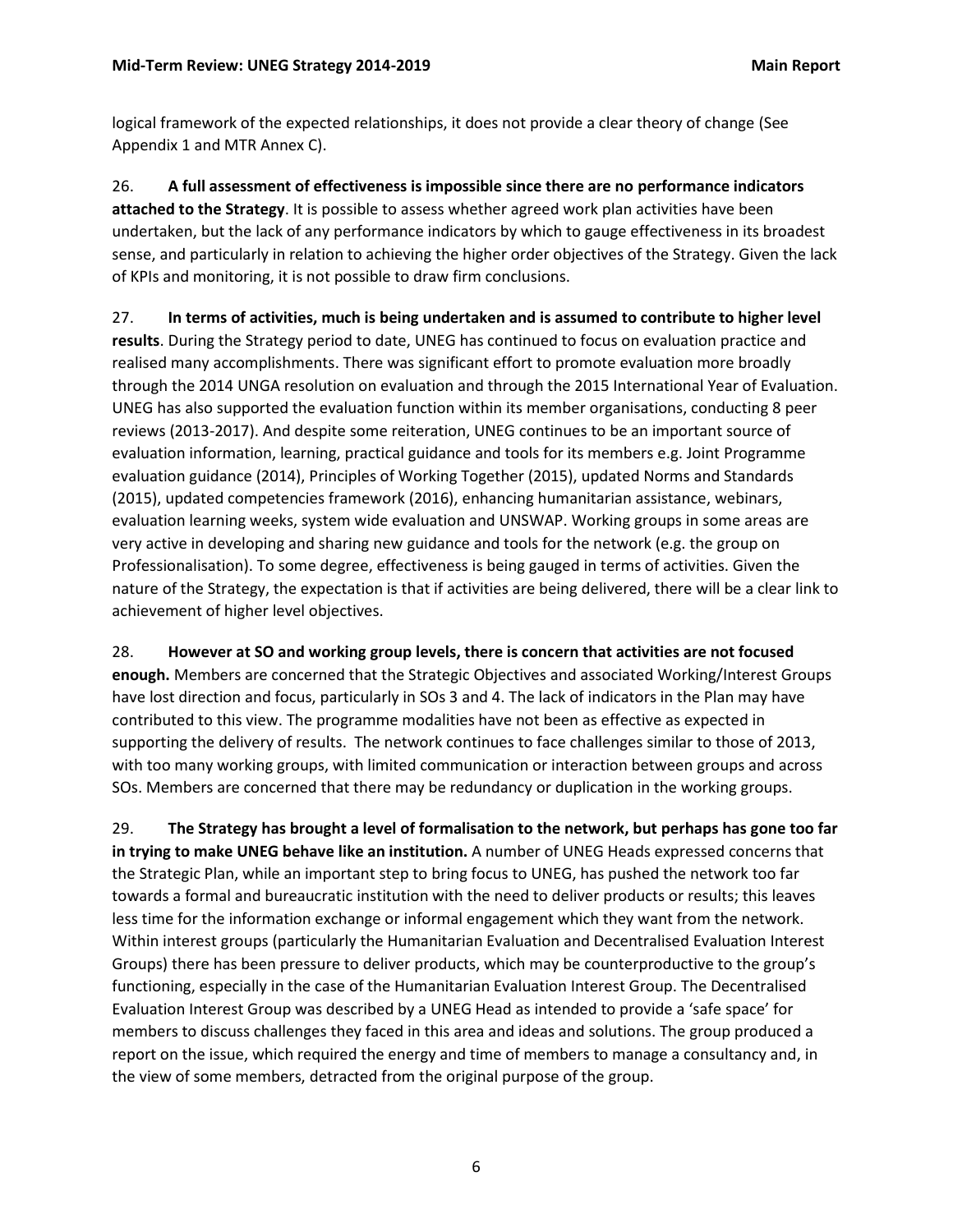30. **UNEG has had mixed influence on member organisations' practice**. Most influence is said to be on fostering learning and increasing accountability. Users note that evaluation policy revision has usually occurred following peer review activities. At the same time, such reviews appear to have had limited influence on increasing resources for evaluation. The Peer Review WG has undertaken work to look at alternatives to formal peer reviews because of concerns about the capacity of UNEG and OECD DAC to conduct full peer reviews. Evaluation users among UNEG member organisations were very positive in their views of the value of evaluation, and they could not foresee their organizations without an evaluation function, but it was generally not possible for them to draw a clear line between this view and specific uses of evaluation within their organization that resulted in identifiable changes in organizational policy, strategy or program improvement.

31. **Momentum has dwindled in recent years**. UNEG's momentum is perceived by both members and other networks to have slowed within the last 18 months. From an external perspective this may be due to the reduced emphasis on external partnerships particularly in the last year. Within UNEG it is more difficult to pin down a single factor, but it is perceived that there is no clear 'rallying point' for members. This may have led to reduced interest, which has combined with the lack of time and resources to lead to such a slowdown. As well as less contribution to working groups, another example of this reduced commitment to the network is the limited contributions by members of evaluations and evaluation plans to the UNEG document repository which could help the network to develop knowledge products which would be of benefit to network members and others beyond it (see Appendix 4 of this report). The reduced momentum is not entirely due to a lack of energy among UNEG members, several of whom are active in other associations (e.g. EvalPartners). ALNAP has seven (7) UNEG members who are full members, contributing USD 50,000 annually, and holding two positions on the ALNAP Steering Committee. UNEG members are also active in supporting initiatives outside the Strategy (e.g. IT-based tools that link up to SDG evaluation, Executive Leadership Programme in Evaluation and the Sustainable Development Goals, delivered jointly by UNITAR, The Rockefeller Foundation and Claremont Graduate University); significant work on professional development e.g. ILO training; and there is significant mutual support between members. UNEG's performance is deemed to have dropped. During interviews, when asked to rate UNEG's performance on a scale of 1 (weak) to 10 (strong), UNEG members (Heads and Staff) felt that at the best of times – particularly 2014-15 – UNEG was rated between 6-8. In 2017- 2018, it is judged more in the range of 3-5. This performance rating is mirrored by user stakeholderclients (who are aware of UNEG), who value the evaluation function but see that more work is required on the evaluation front within their respective organisations.

#### <span id="page-10-0"></span>Partnerships

For detailed findings and survey results see MTR ANNEX D: Data Tables, in particular Tables 68-71 and MTR Annex J Slides 33-35 of the Findings and Conclusions PowerPoint presentation.

32. **Partnerships have helped to raise UNEG's profile, particularly in the broader evaluation community**. Especially in 2015, there were strong efforts to make links to the evaluation community beyond the UN system, and to bring observer members into the network. These efforts, spearhead by the then Chair, have received less attention in the last year to 18 months. During this period the emphasis has been on developing a more structured approach to partnerships. Some UNEG members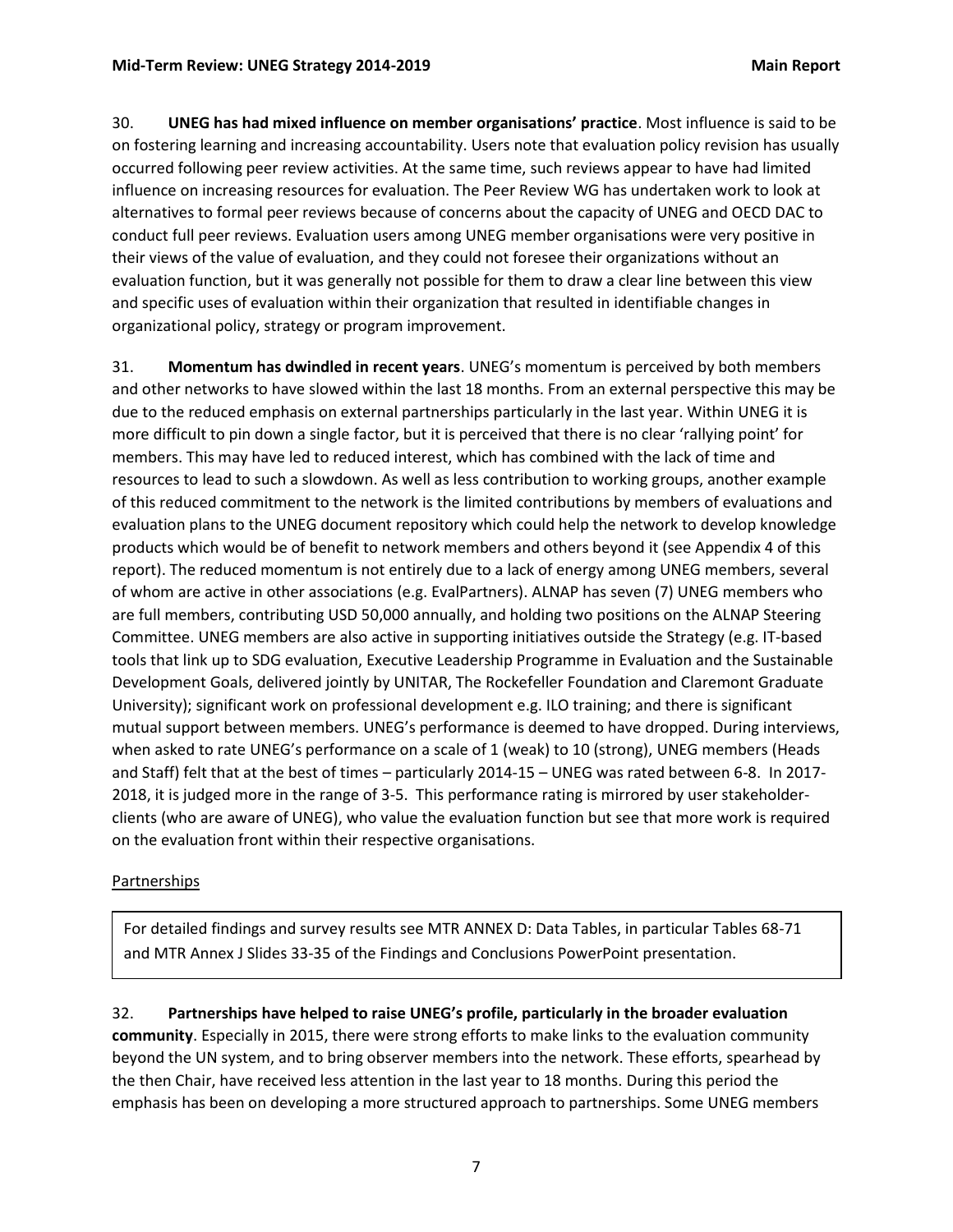note the value of these partnerships – UNEG has reputational legitimacy and visibility because of its support to the evaluation community.

33. **There has been somewhat less emphasis on building partnerships within the UN**. The 2013 review of UNEG recommended pursuing stronger partnerships with UN interagency groups as a part of engaging in UN reform, but this has not happened in a sustained manner. Outreach to non-evaluation partners – users and client-stakeholders – has not been sufficient. There appears to be a general hesitance to open doors to oversight bodies as management wants to be able to have open discussions, and the trend is for less inclusiveness, not more. This may have had an impact on the views noted above regarding UNEG's role in relation to UN Reform. More recently, UNEG has engaged in these reforms through the development of white papers outlining UNEG's position. Efforts in 2017 to be included in the UN Development Group were unsuccessful.

34. **Agenda 2030/ the SDGs will require a strong emphasis on partnerships**. UNEG is a network, but also a partnership among its members. There has been little adjustment in partnership approaches following agreement on Agenda 2030/ SDGs. Responding to the SDGs is likely to require more joint work between UNEG members, a stronger emphasis on system-wide initiatives, and on national evaluation capacity development. There is a divergence of views on UNEG's role in relation to national evaluation capacity development: whilst it is considered important, there are concerns among some members (especially UNEG Heads) that the network is not able to undertake this task, one which individual agencies also have difficulty in addressing.

35. **Partnerships have been pursued without clear purpose**. The review of UNEG's partnerships Strategic Objective is still underway, but our findings show that UNEG members feel that there is no clear purpose in particular to the external partnerships, despite the fact that partnerships beyond the UN system are considered to be relevant to UNEG's work. There is also a difference of opinion on the likely benefits of partnerships – particularly in the context of observer membership of UNEG, with UNEG Heads being much less supportive of expanding observer membership and UNEG Staff being more supportive and viewing such partnerships as an opportunity to promote cross-fertilization of ideas, to create learning opportunities, raise professional standards and to enhance UNEG's relevance. The Partnerships Working Group under SO4 undertook a review of UNEG's Partnership Strategy, reporting at the end of April 2018. The proposed new Strategy does not suggest changes in thinking on the purpose of partnerships, but does propose a rigorous approach to identifying partners and establishing formal relationships with them.

## <span id="page-11-0"></span>**Efficiency**

For detailed findings and survey results see MTR ANNEX D: Data Tables in particular Tables 58-61 and MTR Annex J Slides 38-40 of the Findings and Conclusions PowerPoint presentation.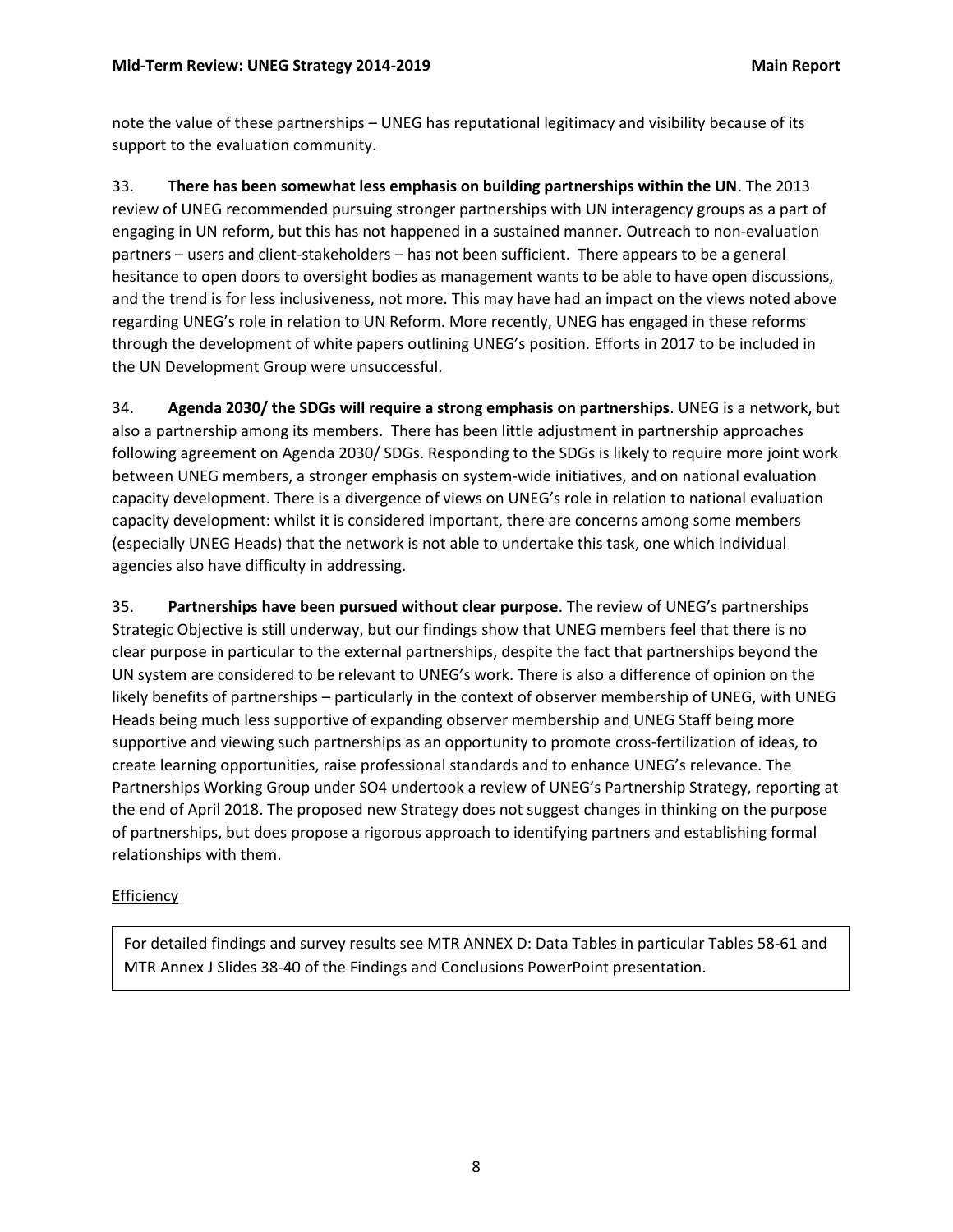$\overline{a}$ 

36. **UNEG's resource base is strong**. In recent years (since 2014) UNEG has received more fund contributions than it has spent and currently has a significant reserve<sup>2</sup> which would allow functioning within the current prevailing resource environment (i.e. UNDP's contributions as well as those from members) for a number of years (see Appendix 5). It is not clear whether there has been a deliberate strategy to build up such a reserve fund, which started in 2010 – if so it is not stated as a specific objective. The divergence between income and expenditure in cycles over the last 12 years would suggest that this may be the result of poor management attention.

37. **The membership fee pilot has contributed to the strong resource base**. Since the introduction of the pilot the number of members contributing financially to the network has increased, despite the voluntary nature of contributions. The tiered approach to membership fees is considered fair, and almost half of UNEG Heads feel that it meets the needs of members. There is little differentiation in the strength of support for the pilot between different sized agencies – while there may be concerns about ability to pay by smaller agencies they are no more or less likely to support membership fees in principle. The risk going forward is whether the voluntary contribution model can be depended upon to ensure stability, continuity and sustainability of the network. Given the high proportion of UNEG members who have made the voluntary contribution in recent years, it would appear that it is feasible to make the membership contribution mandatory.

38. **Decisions about spending are not sufficiently transparent**. A number of network members noted that there is not enough information regarding how spending decisions are made and reporting on expenditure to the broader group. Concerns were expressed about the lack of clarity in the annual reports on expenditure, with a desire to see simpler and more understandable reporting format.

39. **UNDP has over the decades made a singular in-kind contribution but this will be wound down**. Since its founding, UNDP has supported the network through its in-kind contributions of staff time and resource management including hosting the network's web platform. These contributions have been significant, constituting more than half of UNEGs annual operating budget. UNDP has now indicated that it will be gradually withdrawing this in-kind support, leaving the network with a number of decisions as to how to address this very different resource scenario.

40. **There is strong support for seeking finances from donors or other institutions**. This was the case before UNDP announced its withdrawal. The expansion of observer membership, whilst not seen as primarily being driven by the need for more resources, is considered to be one way to increase the financial resource base for the network. It is not clear what the basis for specific finance requests would be – it is unlikely that donors would come forward simply to support the functioning of a professional community, and as such, financing would need to be predicated on the value added of a network such as developing and sharing content (e.g. meta-evaluations) which is of value to network members and beyond. While this may not be realistic in the short-term, it could be considered in the next strategy (2020-2025).

<sup>&</sup>lt;sup>2</sup> On 14 March 2018 the balance was reported as \$666,301. The Executive Coordinator's Report 2017-2018 gives a figure of \$438,943 including expected expenditure to end May 2018. However revenue at the end of March 2018 was only \$30,246, in comparison with total revenue of \$407,670 in 2017.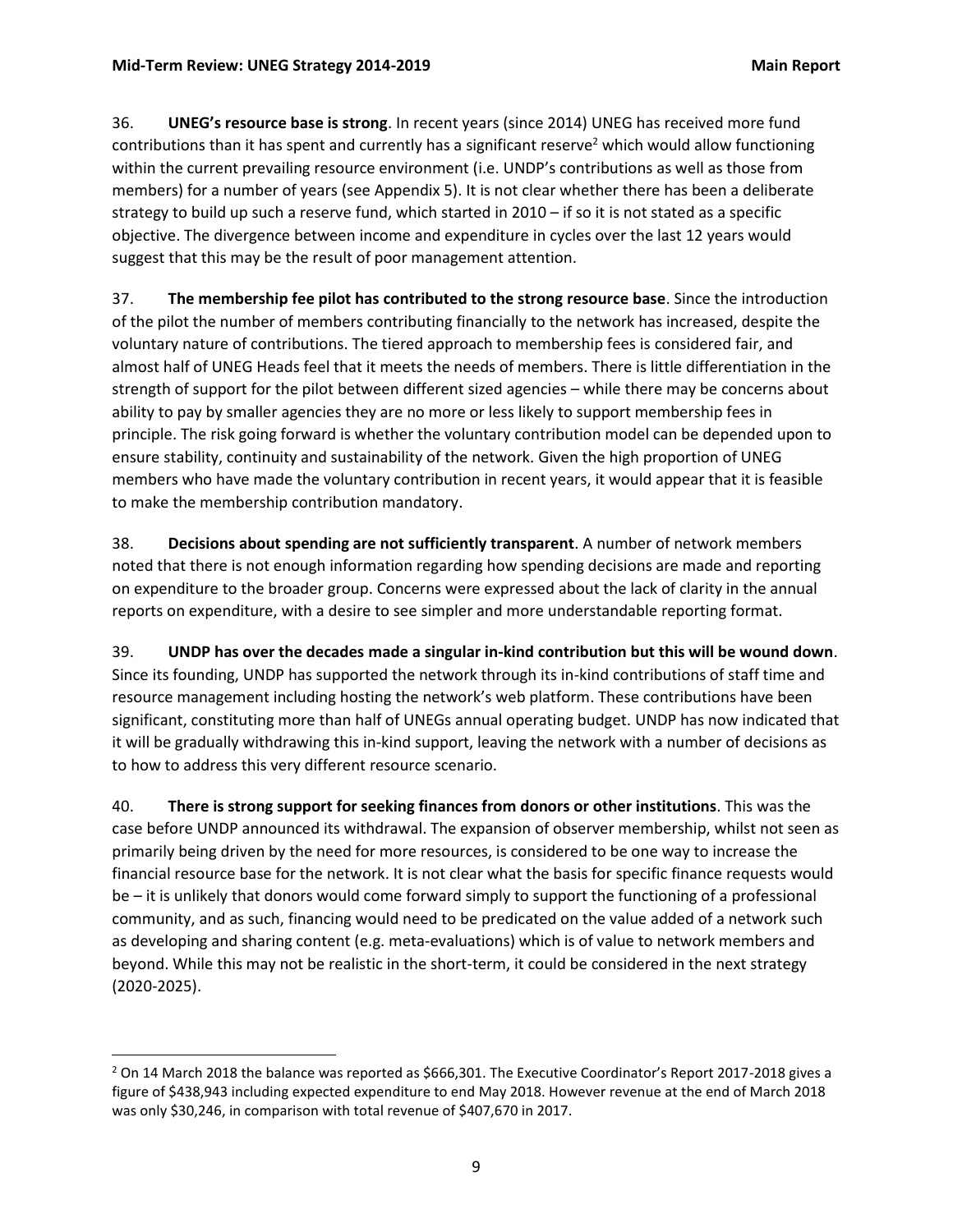41. **The Secretariat as currently functioning is a relatively high cost approach to supporting the network**. The Secretariat is performing an administrative role, but the network (or more specifically UNDP) is funding the costs of professional staff, making this a relatively high cost approach. Current estimates total USD \$312,000 annually in Secretariat staff costs, not counting costs for office space and operating expenses or taking into account the 8% management cost deducted by UNDP's finance department). The role of the Executive Coordinator (20% of a D1 position) is unclear (only the full-time P3 Specialist has an explicit job description), and beyond overseeing Secretariat administration and finance, there are differing expectations among network members regarding the level of support which the Secretariat is expected to provide to Working/ Interest groups, with some noting that the Secretariat should be more proactive in its support.

42. **The model of a pooled fund has some benefits, but also brings high transaction costs**. Part of the Secretariat role is to manage the funds of the network and this is done through a pooled fund arrangement. This arrangement relieves members of the need for any fund management themselves. However there are direct costs in the form of UNDP's cost recovery (8%), and there are transaction costs particularly in the contracting of consultants for Working/ Interest group tasks. The need to follow UNDP procedures for such contracts has caused some frustration among Working/ Interest group members who feel that these are onerous. The most recent Executive Coordinator's Report (2017-2018) shows that it is feasible for agencies to contract consultants directly with such costs either offset against UNEG member contributions or subsequently reimbursed (e.g. UNESCO and others have advanced funds and later were reimbursed).

43. **Other similar networks show the range of possibilities for Secretariat support**. The comparator organisations included in the review have a range of secretariat approaches, including linking such support to the role of Chair (UNRIAS model), a relatively light secretariat managed through a direct contract (ECG model), and an institutional secretariat which fulfils a substantive content and knowledge management role over and above facilitating network functioning and communication (ALNAP model). The UNRIAS model may be too limited to meet UNEG's needs going forward; the very different but more robust business model in which ALNAP oversees all activity and product preparation, may be too big. So going forward, UNEG may wish to position itself more in the mid-range of the spectrum between the Evaluation Coordination Group (ECG) and ALNAP. See MTR Annex F for comparative benchmarking.

## <span id="page-13-0"></span>Governance

For detailed findings and survey results see MTR ANNEX D:Data Tables in particular Tables 48, 53, 54, 55 and MTR ANNEX J Slides 42-44 of the Findings and Conclusions PowerPoint presentation.

44. **There have been improvements in governance since 2013**. Comparing 2013 to 2018, with the exception of increased concerns over the role and voice of smaller organizations, some improvements have occurred over the past years in all governance indicators.

45. **However governance is still a challenge.** The Principles of Working Together (PoWT) set out governance arrangements, but they are not clear to network members. The PoWT outlines the role of key governance actors, although it does not specify the role of the Executive Coordinator. Different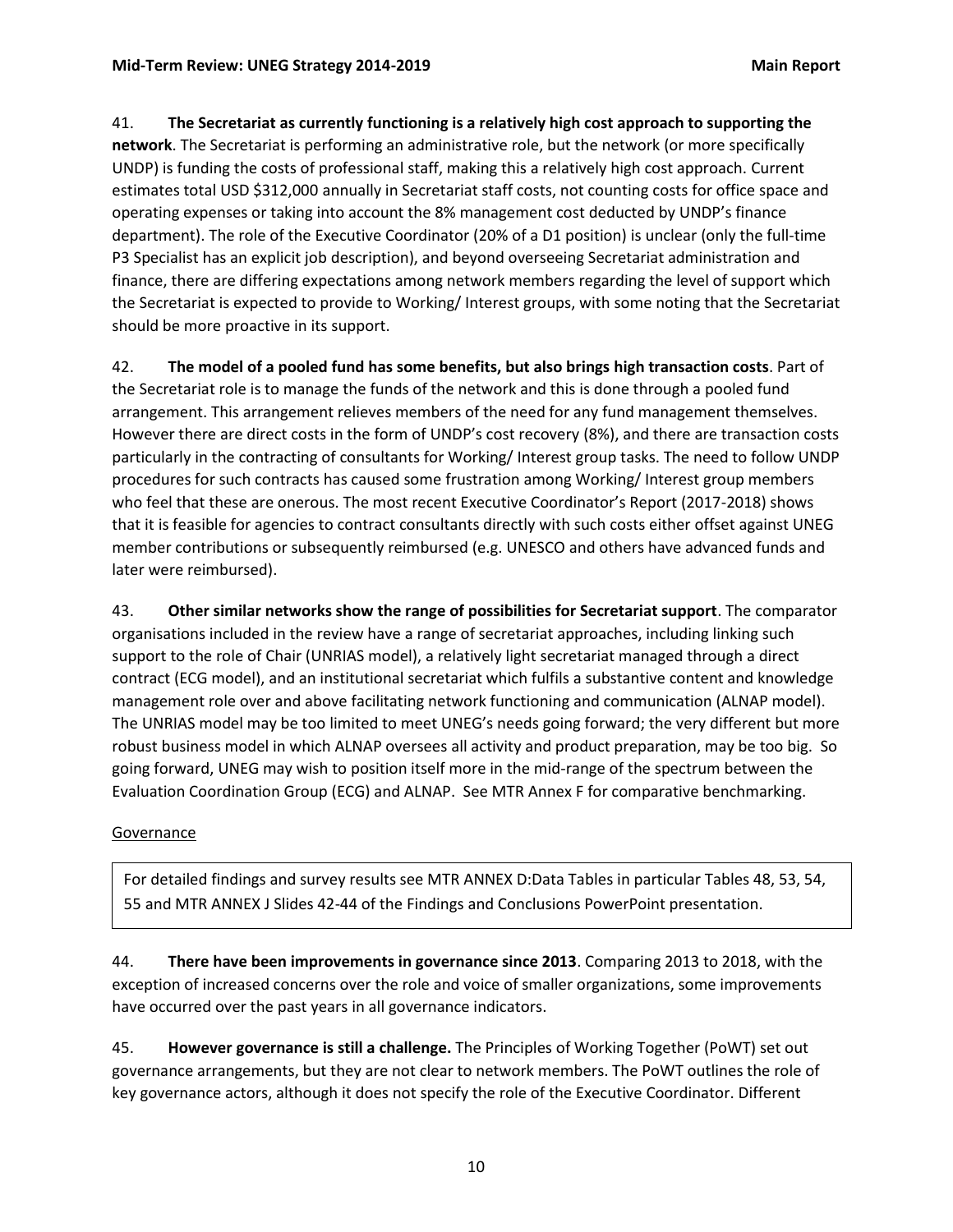incumbents have taken different views of the role, with some feeling that the Coordinator should take steps to ensure that the network maintains momentum, therefore focusing on follow up and ensuring commitments have been met, and others taking the view that it is a more strategic role and not involved in the detail of the network's functioning. The PoWT give only limited attention to the role of the Chair. Network members are unclear of the role of the Executive Group and the Executive Coordinator in particular and feel that these roles should be revised.

46. **The value of the Vice Chairs in the governance mechanism is unclear.** Although the Vice Chair mechanism was intended to ensure coordination between working groups and between SOs, this has not happened as expected. The Vice Chairs are not seen to be providing clear leadership of individual SOs.

47. **Decision making is cumbersome and has not always been transparent.** The three-tier (Executive Group, Vice-Chair, Working Group) arrangement has made decisions, particularly spending decisions by Working Groups, very slow and inefficient – the WG needs the approval of the Vice-Chair and the Executive Group before spending can go ahead. Members are not aware of decisions made by the Executive Group (EG), although it was recently agreed to make the EG minutes public in an attempt to address this. Similarly, the AGM, which previously included a closed meeting of UNEG Heads on the last day, will now be a fully open meeting.

48. **Communication could be more effective.** Members (particularly UNEG Staff) noted that communication is poor, not only in terms of transmitting decisions, but also in handover of roles and responsibilities related to Working Groups. Communications between working groups has been uneven. Some noted that they had been appointed as convenors or co-convenors of existing WGs with no handover from the previous incumbents. The Secretariat role in supporting such handovers is unclear, as is the Vice-Chair role.

49. **There is a view that the network should be more inclusive and less hierarchical.** At present the Executive Group consists of senior staff, at the D1 and D2 level, despite the fact that this is generally unrepresentative of the membership of the network. A more constituency based steering group would be more representative. Such an approach is used by other networks (e.g. ALNAP).

## **UNEG's Strengths/Weakness in the Face of Emerging Opportunities/Challenges**

50. The most comprehensive snapshot of UNEG's current context emerges in the SWOT profile (see Appendix 3). Based on the inputs received from UNEG Heads and Staff, the network appears to be 'struggling'. There are some agreed upon strengths and opportunities, however weaknesses and threats predominate, suggesting a substantial degree of risk. Nearly two-thirds of UNEG Heads and Staff concentrate on three key strengths or assets: UNEG as a professional evaluation network; the evaluation norms, standards and guidelines; and sharing evaluation knowledge, learning and practice. At the same time, two-thirds of UNEG Heads and Staff acknowledge a much longer list of network weaknesses or challenges, suggesting that operational problems may be more in play than strategic issues. This pattern is also mirrored in the reflections concerning the network's future. Again, two-thirds of UNEG Heads and Staff zero in on three key opportunities – capacity building/professionalization; UN Reform including independent system wide evaluation; and SDGs – Agenda 2030. In a similar vein, echoing the pattern of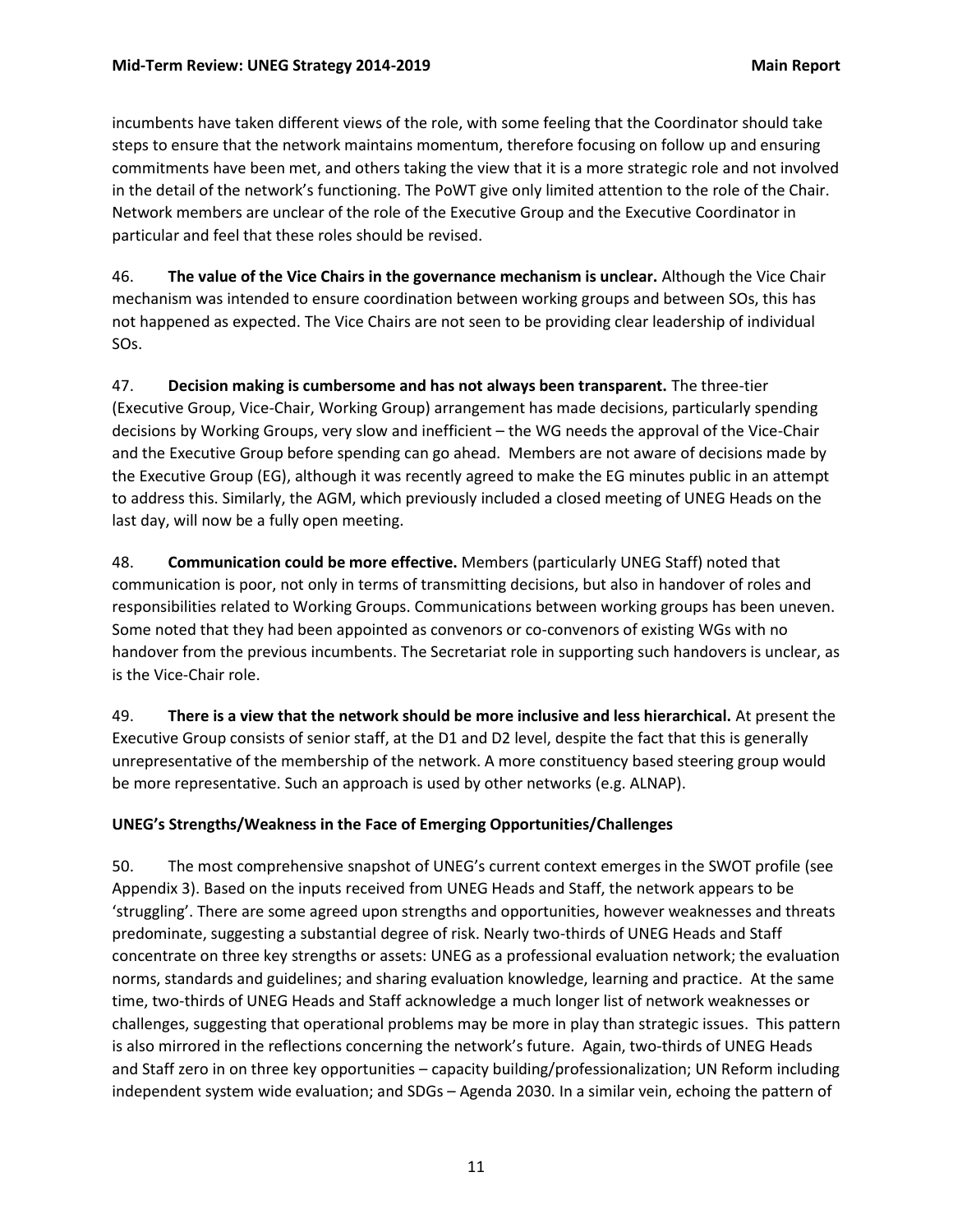perceived weaknesses, two thirds of UNEG Heads and Staff acknowledged on a long list of possible future threats.

#### <span id="page-15-0"></span>**Conclusions**

#### <span id="page-15-1"></span>Relevance

51. **As a voluntary, professional network, UNEG's role continues to remain pertinent**. There is some cohesiveness and commitment to its vision and mission. There remains a sense of member ownership, although some signs indicate that this may have slightly faded over the past two years. Within the UN and beyond, UNEG has achieved a performance track record and well-thought-of level of maturity. Its normative work remains a cornerstone: all UN organizations make reference to the Norms and Standards in their evaluation policies; UNEG contributes to professional development and strengthening of the evaluation function within the UN system based on the Norms and Standards (e.g. through peer review). Guidance, tools, and the evaluation practice exchange remain avenues for sharing experiences and enhancing learning. While many topics of interest/work activities are re-takes from previous periods, UNEG is now faced with the challenge whether more is expected.

52. **UNEG's brand is important and should be safeguarded**. In many UN organizations, UNEG is treated with great respect. A clear example is the UNEG peer review process, which is considered to have achieved significant legitimacy, as well as the evaluation policies that embody the UNEG Norm and Standards. UNEG, more than ever before, is on the radar of UN Member States, Boards and Donors. The invitation to speak at ECOSOC (1 March 2018) is an indication of UNEG's reputation and perceived relevance. This situation has been enabled by the UN Secretary General's proposed reforms. It is the first time that a Secretary General has advocated on behalf of evaluation as an important contributor to gap filling and moving the UN system forward.

#### <span id="page-15-2"></span>Effectiveness and Efficiency

53. **UNEG continues to face several dilemmas that affect both its value and efficacy**. Members perceive that UNEG has become too formal, bureaucratic and exclusive, which may have contributed to the loss of momentum in recent years. There is reduced impetus behind the Strategic Objectives but such cycles are not unusual for all networks. It may be argued that the current low ebb in UNEG is the result of many factors related to resources, individual interests, time, and the hierarchical nature of governance. But outside of finances, member contributions (both time and knowledge contributions such as evaluation plans and evaluations) have become lower. Despite their pledges, as revealed in the network analysis (Appendix 2), many members currently contribute little to no time to the network's working groups. While members represent the face of UNEG within their respective organizations, there may be a need to remind members of their "obligations" to UNEG (e.g. regular updating of member profiles, especially evaluation capacity (human resources and finances); indicating annual evaluation productivity in terms of the number of completed evaluation reports and associated management response data; depositing completed evaluation plans and reports in the UNEG archives), both as a professional network and a community. But this is not new. In 2013, much the same was found. Then, as now, there was agreement that UNEG was doing too many things.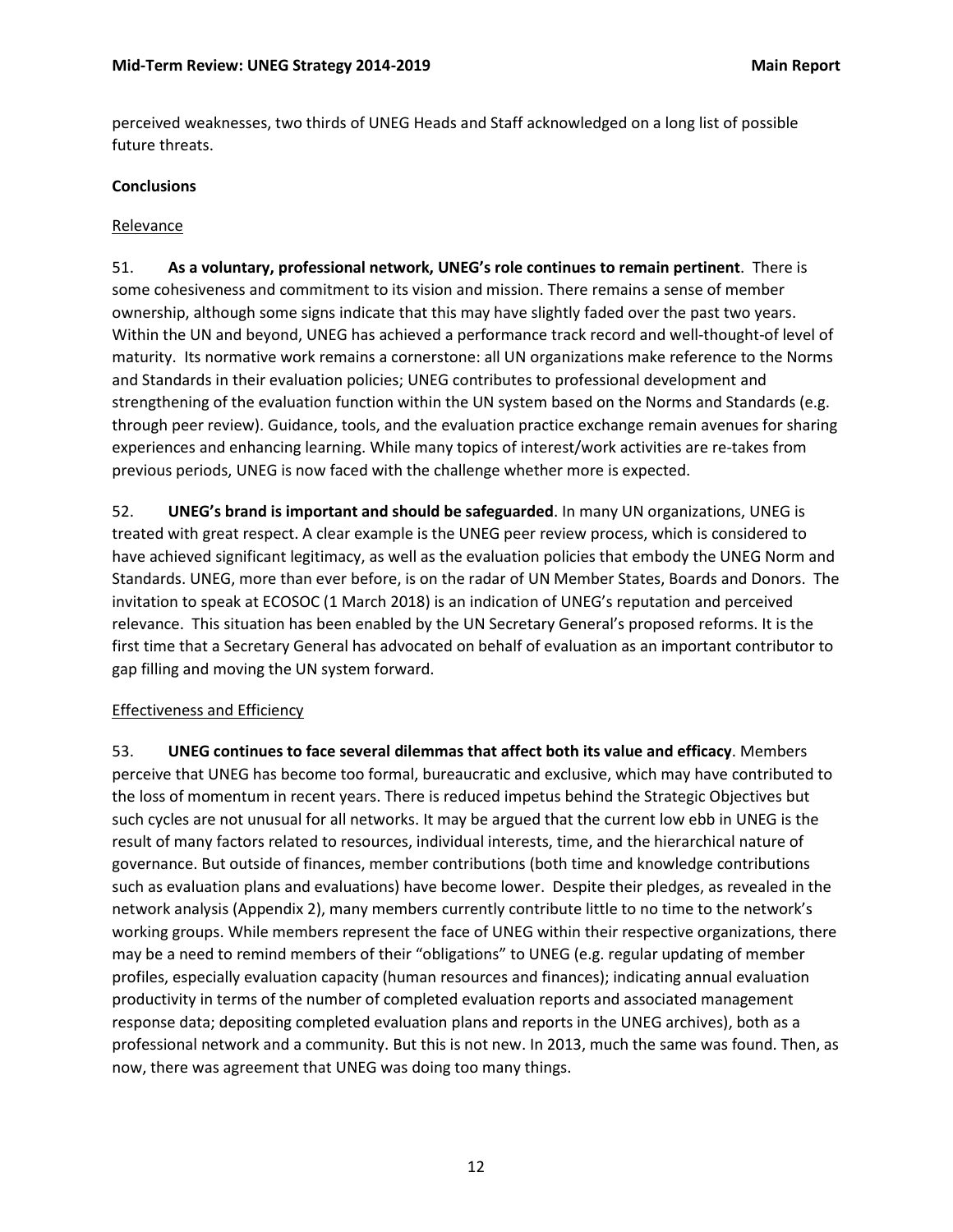54. **UNEG's 'value for money' proposition is not well established**. There is insufficient data to make an assessment of the efficiency of use of resources by SO working groups; this is not data in the abstract, but a lack of measures established by which to make such a judgement. Like 2013, a higher level issue which continues to bedevil UNEG is the limited available information on how UNEG's value added or return on investment in any specific SO helps its members improve the performance of their evaluation function within their respective organizations. Building on the competency framework, more can be done to support professional development with respect to some form of accreditation and certification process. Performance information to monitor and evaluate UNEG's contribution to the evaluation function of its respective members is limited. Overall UNEG's performance rating has dropped, not only among UNEG members but also among user stakeholder-clients.

#### <span id="page-16-0"></span>**Governance**

55. **The network will need to make some adjustments in its governance arrangements.** While the Strategy should remain until its completion (2019), internal adjustments are needed in terms of UNEG's working and governance arrangements, preparing the way to developing a new strategy (2020-2025). The Strategy established an overly formalized network but did not create an empowered leadership structure. Expectations were high for the Vice Chair role, but these have not materialised and the management model is too unwieldy and rigid. Conveners should be enabled to make decisions about budget execution rather than having to refer up. The role of the Executive Group, including Chair and Vice Chair roles, should be re-visited. One leadership model that may be appropriate is that of ALNAP's steering committee. It might address the concerns about perceived lack of representativeness, given the various constituent groups that make up UNEG. With UNDP's announcement, it may be time to decentralize the governance structure.

56. **In reviewing governance, form should mirror function – which entails greater clarity on the network's function**. In the short term, UNEG needs to sort out its internal housekeeping first, but at the same time not lose sight of the external UN context that is bringing new challenges. It is imperative to keep this big picture in mind. Greater clarity on function also has implications on what kind of secretariat should be funded by the members and its role. There has been some criticism of the Secretariat engagement and whether it is fully delivering on its important responsibility in supporting network transparency and communications. This includes both support for the Executive Group and Chair but also more active sharing of information and knowledge management across UNEG and beyond.

## <span id="page-16-1"></span>The future

57. **UNEG is now at a crossroads**. A key question remains "what type of UNEG do network members want?" The context is changing and UNEG needs to recognize the many shifts in the external environment. The SDGs are bringing a change in the centre of gravity, especially towards the national level. One of the key challenges will be for UNEG to have influence at the country level, in support of national governments and NECD.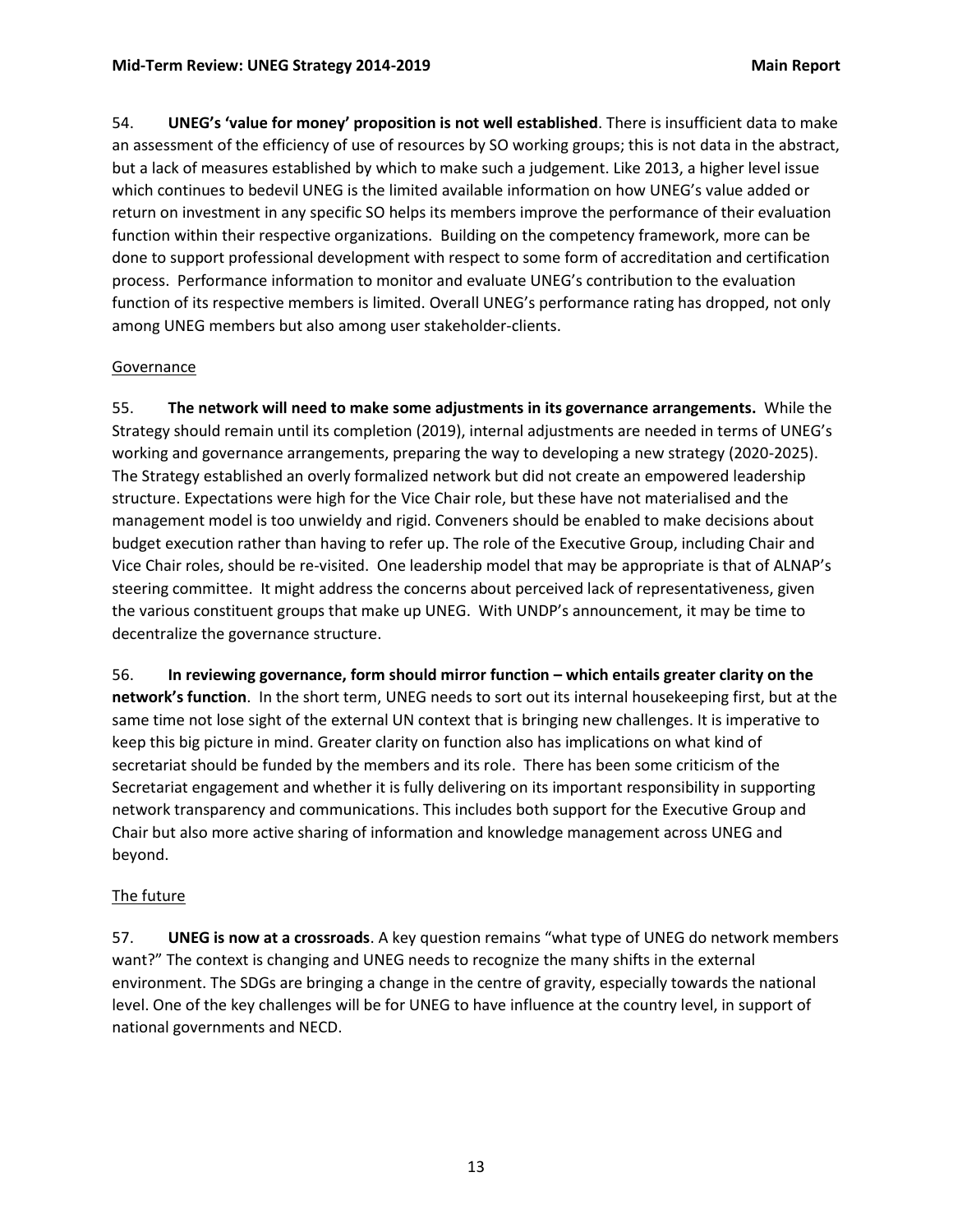58. **The Norms and Standards have achieved much, and at the same time, perhaps not enough.**  They need to remain at the core of UNEG's work, in particular their broader application beyond corporate evaluation offices and throughout a more decentralized evaluation function.

59. **Concerns regarding sustainability may be misplaced.** Changes in the funding model given UNDP's withdrawal of support for the Secretariat have raised concerns about the sustainability of UNEG. However, given the financial reserve available, and the level of support for the membership fee pilot that generates a significant operating budget, this may be less of an issue. It may represent an opportune moment to reconsider the role of the Secretariat, and provide an opportunity to create a network that is more fully owned by all its members.

60. **A changing external context will require UNEG to consider change within.** At the same time, funding status within the UN is fluctuating and UN reform will continue to swing evaluation fundamentals to the global south. Shifts are starting in the boards, especially with the push back against donor driven agendas. The call for NECD in the QCPR as well as national leadership on evaluation (Agenda 2030) will also affect how UNEG members engage at the country level. With respect to SDGs, one apprehension is the perception by non-evaluation stakeholders that UNEG will have the answers and capacity to deliver on system-wide evaluation needs regarding the SDGs. To add greater value, UNEG needs to engage in concrete activities that generate knowledge and experience about the SDGs that is beneficial not only to UNEG members but other user stakeholder-clients in the UN system (e.g. thematic meta-evaluations). UNEG has the potential to be a much greater source of content to support a stronger culture of evaluation in the UN. UNEG is instrumental to UN reform and will need to engage more actively in, if not actively contribute to, that reform.

61. **The SWOT exercise gives an indication of what such changes should be.** The comparative advantages possessed by UNEG are not unlike those identified by other networks. However, given the predominance of weakness and possible external threats, it suggests that the timing may not be right for UNEG to launch into an overly ambitious, growth oriented agenda. Rather the focus in the shortterms, for the remainder of Strategy 2014-2019, should be to concentrate on internal matters and adopt strategies that support building internal capability and capacity. As Cornelius Chang and Robin Groeneveld note in recent McKinsey and Company Leadership and Organization Blog (23 March 2018) the challenge may be "Slowing down to speed up". There are a number of areas within UNEG that could benefit from greater attention, including: more focus (reduced number of working groups and priorities); better knowledge sharing (e.g. contribution of evaluation reports and plans to UNEG archives); more representative governance and greater transparency; and a more active communications and outreach plan. Such an emphasis, especially over the next 24 months, will prepare the network to better meet the external opportunities and challenges that await in the longer-term.

62. **UNEG should take advantage of the current environment that has put evaluation, among other topics, high on the UN political agenda.** In the longer term, UNEG should focus on expanding the asset base which gives it a comparative advantage, including: recognized professional capabilities (i.e. highly credible members who possess readily recognized credentials and qualification acquired through training, certification and/or accreditation); stable resources (not just financial, but experienced human and informational resources – knowledge and data) and a finely tuned communications strategy. Such efforts should return UNEG to a place where it is perceived as a highly innovative network, not just in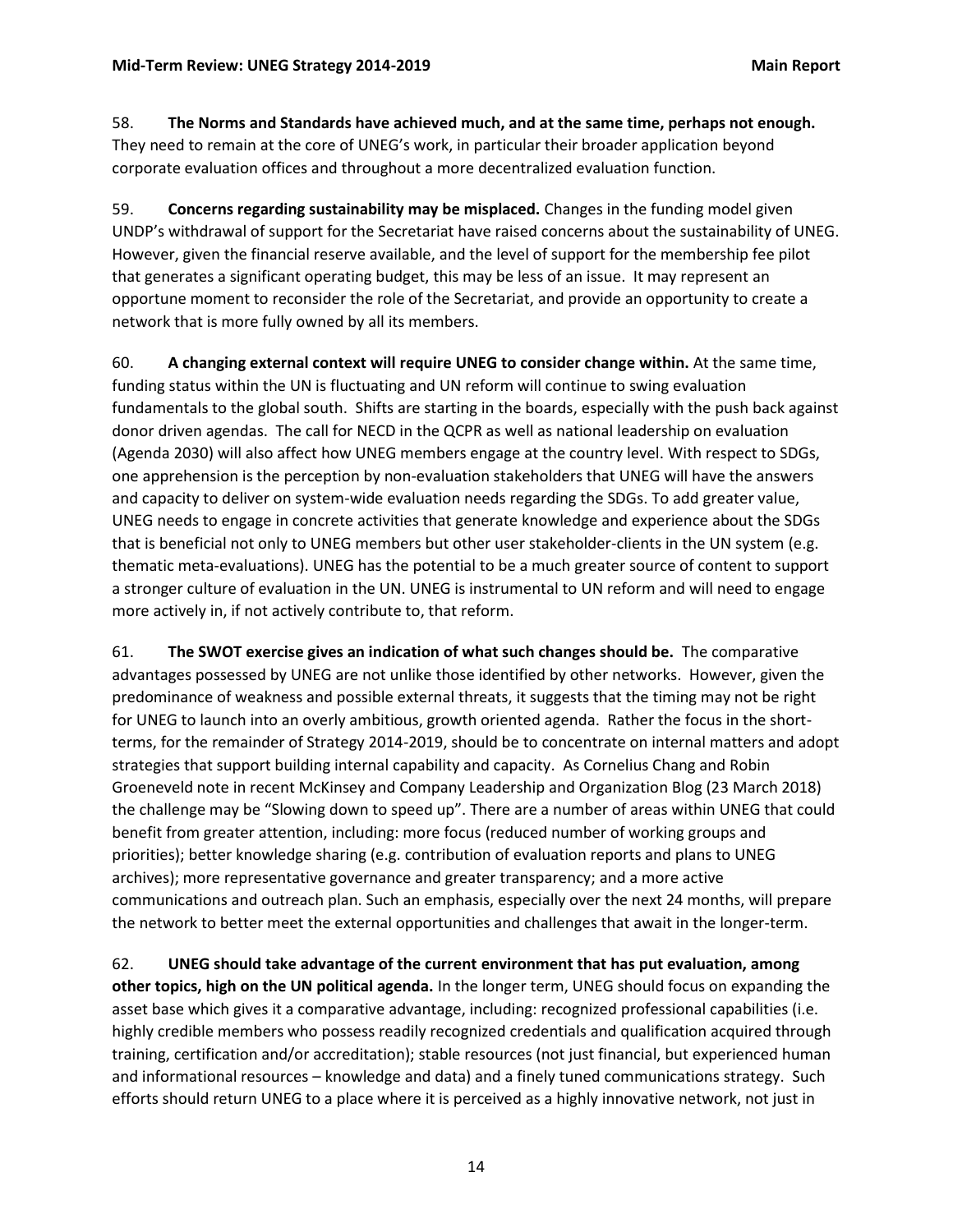terms of tool and guidance development but also with respect to content analysis. While UNEG's brand is highly regarded, efforts need to be redoubled to reduce any confusion among non-evaluation stakeholder clients and users about the network's value added. It suggests a rebalancing of the currently perceived inward focus, inflexibility and a "business as usual" mind-set with a slightly more outward emphasis.

#### <span id="page-18-0"></span>The next generation for UNEG

63. Simply defined, a "network" is a set of relationships, interactions and connections among members who have reason to associate (See MTR Annex C Theory of Change). It is a set of nodes and links that advantages learning, enables information flows, knowledge creation, affords helpful linkages, and joint problem solving. A "community" brings something more. It speaks to a shared identity around a topic or set of challenges. It represents collective intention, however tacit and diffused. It concentrates on stewarding a domain of knowledge, and sustaining learning about it. UNEG is a combination of both. However, the risk, given the rapidly changing context, is that UNEG may become a captive of its history, the established ways of doing things and an unchanging identification with the group. When this happens, networks can become closed, inward focused, with stiff boundaries that are impermeable. Past success should not be a blinder to new possibilities.

64. In answering the key question "what type of network do network UNEG members want?" the starting point is UNEG's core mandate. Should UNEG remain a loose **Coalition Network** of interested members, inwardly focused on normative work, investing in products for UNEG members, convening meetings among its members, and network building through member-centred learning. This is currently the arrangement. UNEG is largely a support network. Members are, the 'agents of change' within their respective organizations. Influence is realized indirectly through member empowerment. Resources (financial and in-kind) flow from members to the centre. These are invested in informational products for members (i.e. foundation and guidance documents). Members are expected to draw upon those resources to influence strategic, program, learning and policy activities within their own organizations. Demand, in this sense, is local. Network governance is decentralized, independent of the centre. The rallying cry of the network tends to be narrow and specific, but still relevant to participating members. Any research capacity is a function of these interests and commitments. Costs are lower. The secretariat coordination function is restricted. No specialist role is required at the centre. Members assume the expert role. If contract management is required, it could also be assumed by individual members. The model here is similar to ECG, UN-RIAS and EvalNet. Given its inward focus, this is not considered an appropriate model for UNEG going forward, especially within a context of gap filling and expanded demand from the very top of the UN system – the Office of the Secretary General.

65. At the opposite end of the spectrum are networks that are more outward looking. They can be described as **Agents of Change networks**. More akin to a 'community', they aim at more than support to members. They have a strong secretariat and governance with a mandate to influence change directly from the centre. Demand is sourced from more than local needs. It is global. Resources provided by members to the centre are used to influence inter-agency strategies and policies directly on behalf of members. Authority is more centralized, representative of the network membership, and based on trust. The brand is given heightened visibility, with a stronger emphasis on research capacity, interacting and communications. While members still act as implementers at the local level, their role is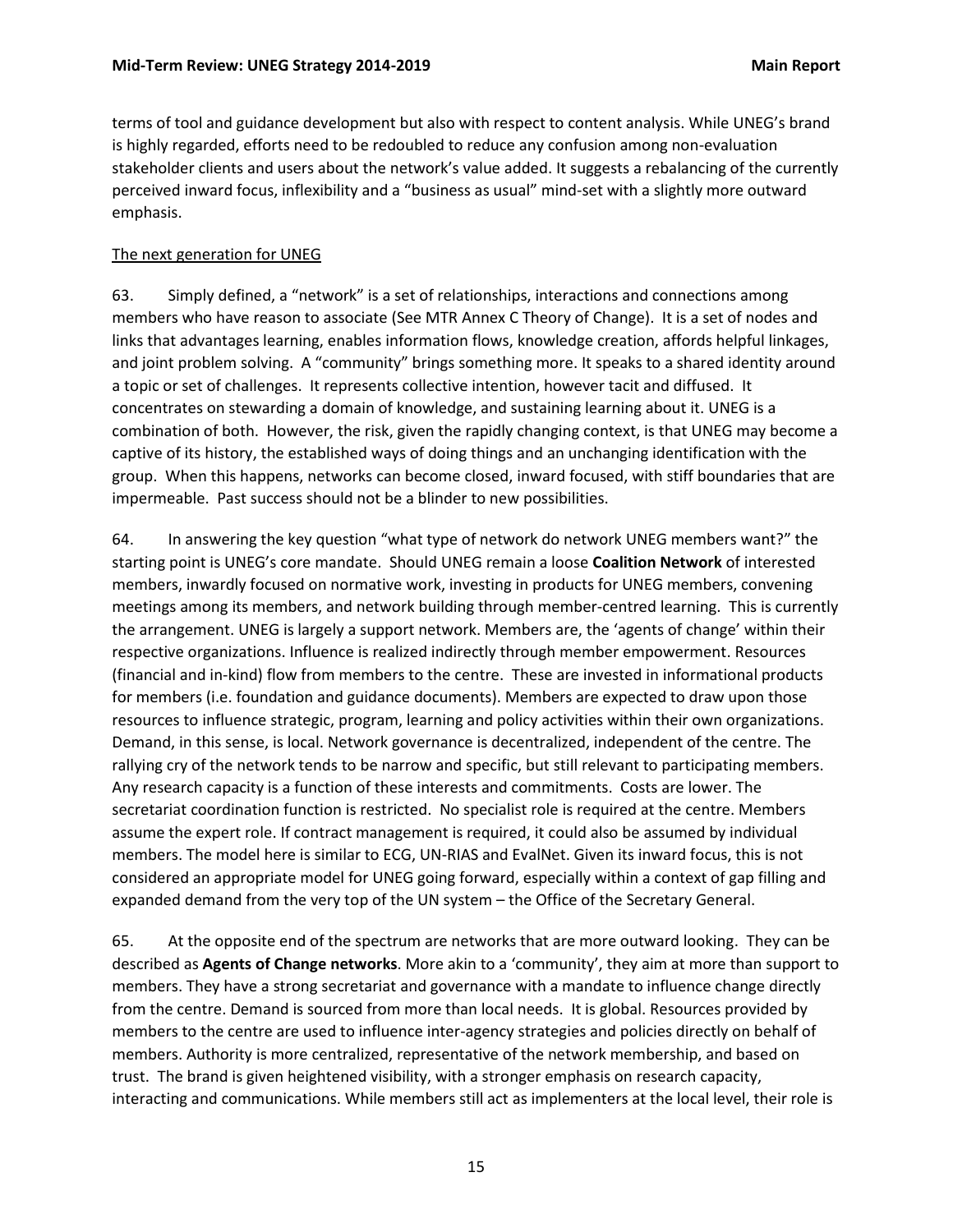secondary. The centre is given the freedom to develop and implement on behalf of the network membership a more outward focus. Here the rallying cry becomes something more than methodology or procedures. It takes on a more substantive face in terms of content (e.g. SDGs – Agenda 2030). This type of model is somewhat similar to ALNAP. At the moment, UNEG does not have the capacity to be such a network.

66. Given the rapidly changing context, with demand emerging both internally from members and externally from across the UN system, a hybrid or **Dynamic Community Network** may be more appropriate for UNEG. Here, the mandate is "the promotion of evaluation in the UN as part of good governance" and content provider. It builds on UNEG's reputation as a leader in evaluation by bringing quality support to the UN evaluation system. UNEG is seen as responding to the needs of a wider UN community. It is more than a loose coalition. UNEG is a professional network that supports professional development, increases knowledge utilization and sharing with a wider set of user stake-holder clients. Internal capacity is enlarged to allow content analysis and diffusion. It assumes a stronger secretariat and some financial independence. Governance reflects the network's diversity and heterogeneity. It produces user-focused evidence and content that is considered useful to decision-makers. This model balances resource flows in both directions, aligning both an inward and outward emphasis. The centre uses resources to influence policies on behalf of the members, taking into account broader demands for content and services. The network develops a communications strategy. Legitimacy is based on both network representativeness and political positioning, linked to membership credentials and credibility. The network continues to filter information (evaluation reports and plans), invest and provides guidance, convenes the gathering of members and enables community building. But it combines this with an outward focus that includes investing in more content-centred products, amplifying content to a wider audience and convening more contact with UN inter-agency bodies outside of the usual UNEG members. It is more inclusive. UNEG's new resource environment will force UNEG to revisit its mandate. This may imply a refocusing on the core mandate (Norms and Standards and adherence, competency development) in the short term, adding additional layers of work subject to time and resources available as the network moves into its next Strategy.

#### <span id="page-19-0"></span>**Recommendations**

67. As was the case in 2013, UNEG should keep in mind and build on its key strengths, which are valued by its members. They have clearly indicated during this assessment that UNEG should preserve its voluntary, inclusive and collaborative ethos. It should maintain cohesion of purpose among its diverse membership and avoid becoming too formal or bureaucratic. It should continue to offer a learning and networking forum for evaluators to help each other and learn from other networks, possibly continue to provide a forum for developing joint evaluations and certainly continue to provide leadership on promoting high professional standards in UN evaluation and evaluation skills among its members.

68. Going forward, UNEG needs to sharpen its vision. Areas for immediate improvement include: greater focus and prioritization; platform improvement to support knowledge exchange, learning and professional development; strengthening governance and the Secretariat; and improving the vision and communications on evaluation use. UNEG should continue to work towards being agile, adaptive and innovative, moving away from a strict adherence to objectives and hierarchies. To do this, it should focus in the short term on rebuilding internal capacity, before seizing long-term opportunities. There is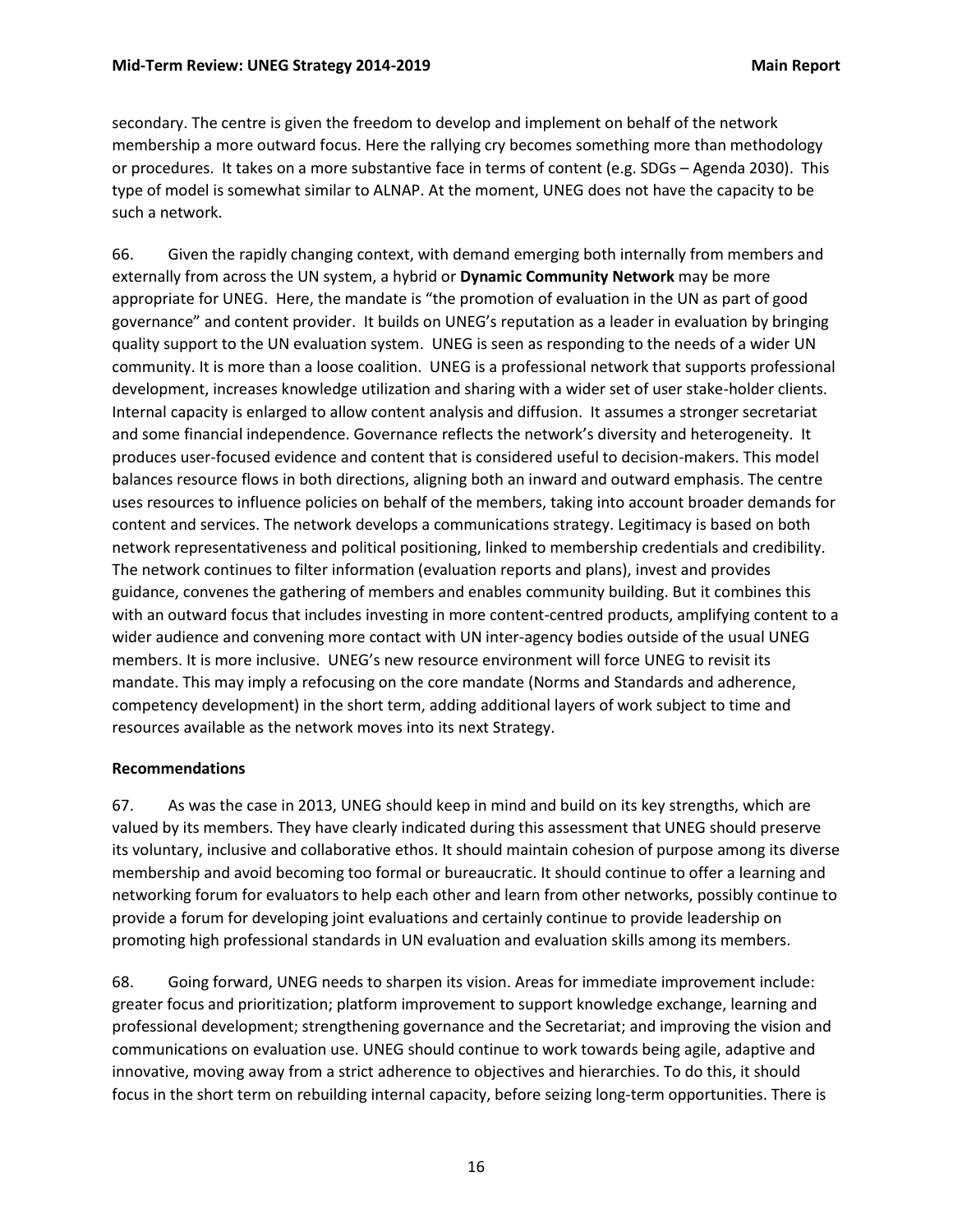considerable professional talent within the network. These assets need to be re-energized. The production of guidance has been a big success in the past. Now is the time to build on these accomplishments, with more emphasis on content, use and sharing lessons. In the short term, until the next AGM in 2019, UNEG needs to undertake some immediate "housekeeping" actions (Recommendations 1-4). These are complemented by a long-term focus that connects to the next Strategy 2020-2025 (Recommendations 5-8). In terms of priorities, it is essential that UNEG adjust internal capacity first, and later focus on the longer term opportunities, should they remain relevant.

#### <span id="page-20-0"></span>Short-term Immediate Housekeeping – Strengthening Internal Capacity

## **Recommendation 1: UNEG to consider three (3) future thrusts that provide a lens for going forward, both in the short-term (2019) and long-term (2020-2025):**

- a) **SO1 remains UNEG's foundation – Norms and standards** remain the base along with other activities such as peer review;
- b) **SDGs and Agenda 2030** open up the discussion about use, coalitions, and joint evaluations. More attention needs to be paid to UN political or policy fora such as the High Level Policy Forum, which meets in July in New York, with reference to its thematic work; and
- c) **UN Reform** Seek to influence system-wide reform while recognizing that Agenda 2030 has shifted the focus of action to the country level. The emphasis is to create momentum through the Secretary General's proposal for an Independent System Wide Evaluation (ISWE). As well, UNEG norms and standards have relevance. This is especially true in a country context. But UNEG cannot be everywhere. It needs to be more strategic in its objectives, and seek to find ways to reach country-level actors (e.g. UNCTs, governments, national evaluation associations/evaluators etc.), even if they cannot be reached directly.

## **Recommendation 2 - Recognizing that the proposed changes need time and discussion, UNEG consider forming task forces during an interim transition period until AGM 2019) focusing on strengthening the governance and working modalities of UNEG:**

- a) **Streamline the network's working groups** to reflect a more prioritized, strategic and trimmer work plan (under the leadership of the Vice Chairs);
- b) **Review the Principles of Working Together** to address governance concerns, membership status and member obligations.

## **Recommendation 3: With a focus on improving governance, the interim task forces should consider changes to Executive Group, Roles of Chair and Vice Chairs and Secretariat.**

a) **Consider the creation of an expanded Executive Steering Committee (ESC**). The ESC is would be expanded to eight members representing the four key constituencies (two members from each constituency) and interim task forces (plus the Chair), with the authority to oversee the work of UNEG between AGMs. It has the power to make decisions matters arising between annual meetings. Its membership should be representative of UNEG diverse constituency in terms of organizational type (e.g. Funds and Program, Secretariat, etc.), organization location, size and better reflect the current position levels (P4 to D2) within UNEG.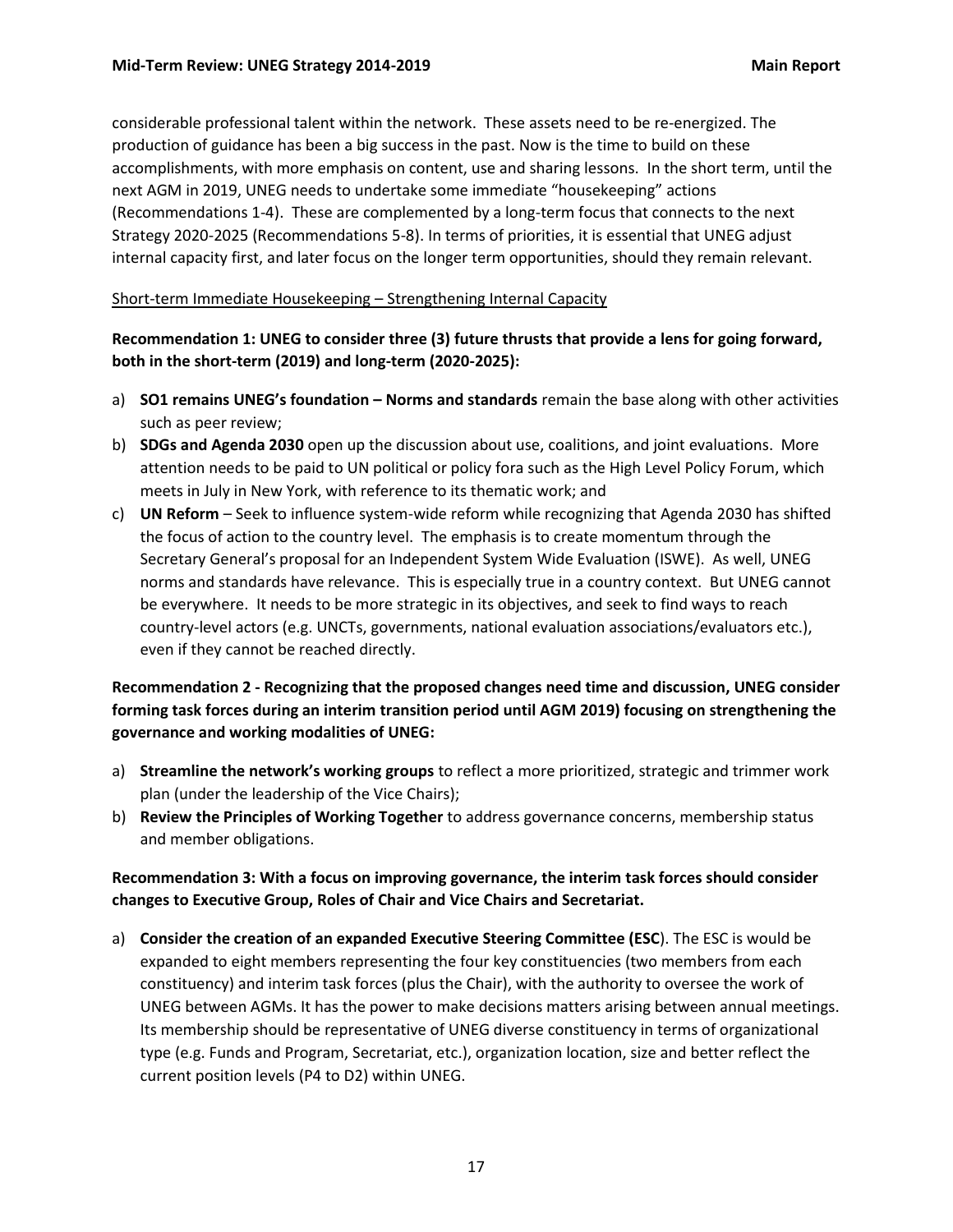- b) **Consider expanding the role of Chair and redefining the role and responsibilities of the Vice Chairs**  to cover key areas such a finance, communications and outreach, membership and partnership. The outgoing Chair would be expected to remain on the Steering Committee in an ex-officio capacity in support of the Chair.
- c) **Consider strengthening the Secretariat** as it will play a key role in supporting the revised ESC. Given the reduction in secretariat funding, the business model for the secretariat needs to be reviewed and consideration given to the role that will be expected from the secretariat by the membership. As part of this, consider making the membership fee a compulsory contribution, but maintain the tiered approach and the current level for the tiers. The next year will necessarily be a transition year for the secretariat and a number of administrative and HR issues must be addressed in order to ensure a smooth transition to the future secretariat function and location. UNEG could explore alternative means of achieving this in the absence of financial resources. It may include staff secondments, internships, joint work with larger UNEG members, or linkages with partners within and outside the UN could be considered.
- d) **Consider how the Annual General Meetings can be made more effective** through new working arrangements that takes a more hands-off approach in terms of management, more open, and a source of information sharing around the production and dissemination of a more focused set of expected results.

**Recommendation 4: With the aim of exerting greater influence, and reinforcing its position as a norms and standard setter in the international arena, that the interim task force consider paying special attention to membership criteria.**

- a) **Consideration be given to a number of Inter-governmental organizations (IOs)** that have expressed a keen interest to be part of UNEG, and recognize that some of the current membership do not meet the membership criteria but were grandfathered into UNEG.
- b) **As part of review of the PoWT, membership criteria could be reviewed;** if IO entities wish to adopt the UNEG Norms and Standards; have an evaluation policy; and are willing to pay a membership levy then perhaps they should be welcomed into the network. In line with other networks, other membership categories such as associate members may be considered.

#### <span id="page-21-0"></span>Long-term Future Strategy – Seizing Opportunities

## **Recommendation 5: UNEG to consider establishing a working group/task force aimed at developing a 2020-2025 strategy for adoption at the 2019 AGM with particular attention to issues pertaining to SDGs and Agenda 2030, evaluation use and professional development.**

Based on this assessment, the team suggests that the following points could be considered as important elements in reviewing UNEG's mission statement and strategy, with an eye enabling UNEG to become more proactive and forward looking.

- a) **Consideration be given to sharpening the understanding of what is "evaluation**", and its relationship to audit. The perception was that current concepts were stuck in "1990s thinking." It is important to rethink and focus upon the parameters of evaluation in 2020-2025.
- b) **Consideration be given to UNEG developing meta-evaluations and other evaluation products** to be shared at fora related to Agenda 2030 (e.g. the HLPF) and UN Reform. This could be funded by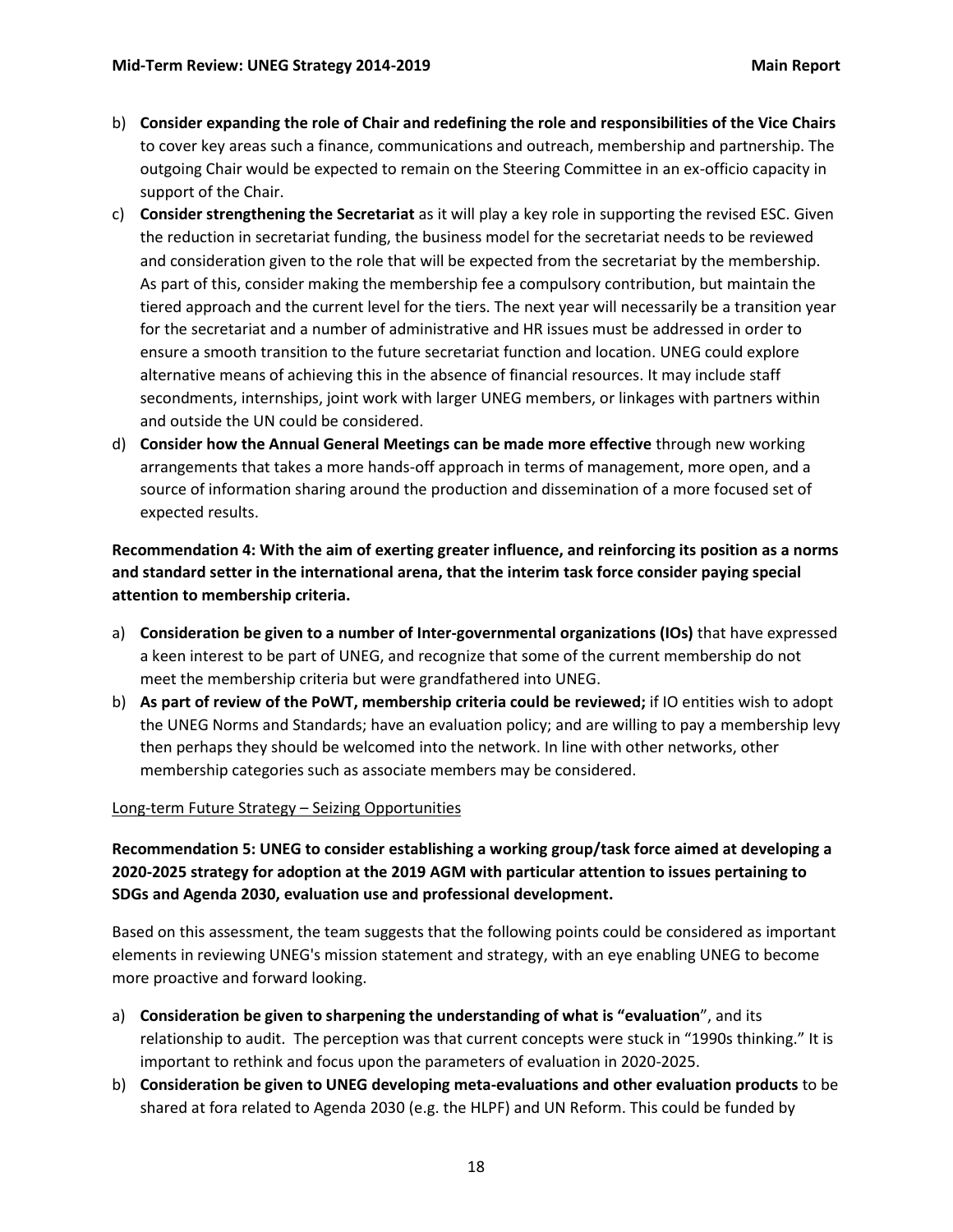UNEG or through resource mobilisation from interested donors and UNEG member agencies and led by the lead agencies for a specific SDG.

- c) **Consideration be given to UNEG's focus and direction on how it works through partnership and providing an appropriate enabling environment.** Partnerships should have a clear strategic focus for the network and should be cross-cutting and not a separate SO.
- d) **Consideration be given to the many emerging evaluation topics that are coming to the table –** UNEG might put greater emphasis in terms of its 'normative strategy' on some of these (e.g. middle income countries, evaluating public policy). The use of Communities of Practice and online discussions regarding key emerging issues should be pursued.
- e) **Consideration to issues that cut across countries such as human rights and gender.** Given UNEG's core values, the implication is how can UNEG promote this.
- f) **Consideration to joint evaluation.** Work to date has tended to lead to not doing evaluations together. The UNEG mechanism should allow for revisiting scenarios and the possibility of UNEG providing a platform for its members to engage/lead/promote joint evaluation activities. These should also be "branded" as UNEG joint evaluations. UNEG may wish to set a goal of undertaking at least one joint UNEG evaluation per year. UNEG should take steps to have other joint initiatives such as IAHE are also considered to be UNEG joint evaluations.
- g) **Consideration of what more can be done to improve communications and knowledge management (KM).** Members should commit to sharing evaluations and evaluation plans to support the network's KM objectives. The role of the secretariat is also critical and needs to be strengthened.

## **Recommendation 6: UNEG to consider the professional capacity of individuals (competency development, credentials / certification) as a key aspect of the current and future strategy.**

a) **Consider building on a similar logic of peer review of UN organizations,** this same reasoning be applied to UN professional evaluators. Building on the work done on the competencies, and on initiatives by ILO and UNITAR, this may be something which UNEG itself undertakes, or in partnership with other likeminded groups (e.g. the Canadian Evaluation Society, Claremont, UN Staff College). Building on the work already done on competencies and EPE will be important in terms of credentials / certification.

## **Recommendation 7: Within the context of UN reform and UNEG's position within it, to consider further strengthening of the evaluation capacity across the UN system.**

- a) **Developing the next generation of products** with an eye to exploring new themes such as accountability to programme countries and to beneficiaries and governments;
- b) **Further development of knowledge management**, including on-line workshops and seminars that reach out to user-client stakeholders;
- c) **Permitting the creation of UNEG groups** to discuss joint needs and developing products and tools for mutual learning and benefit;
- d) **Developing Monitoring and Performance Measurement tools** to better allow UNEG members to assess their own performance in relation to the Norms and Standards (e.g. a maturity rating/online assessment for members such as the GAIN survey), and to measure how members engage with UNEG, setting clear membership engagement parameters.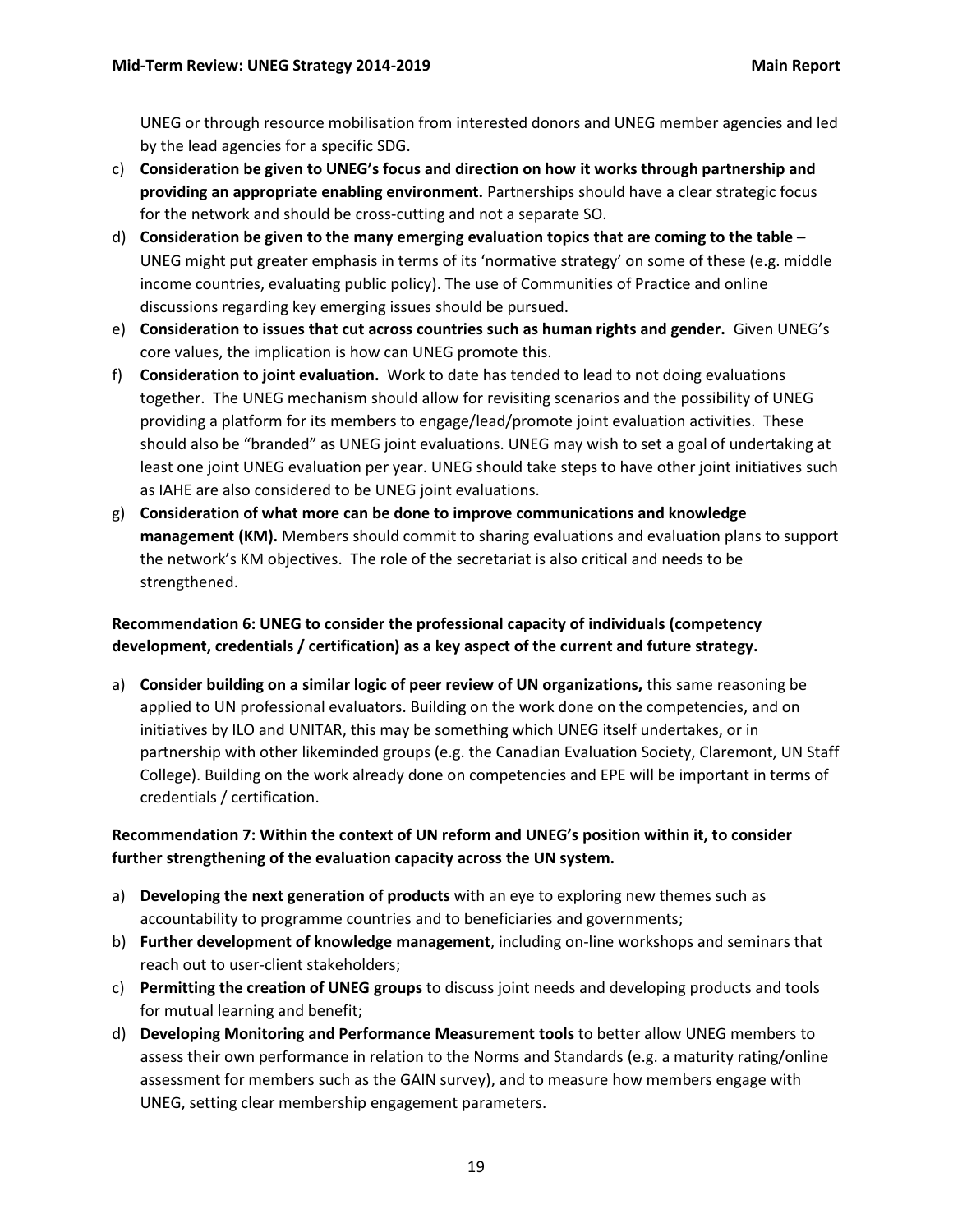e) **Participate in the co-ordination effort linked to Independent System-Wide Evaluations** (ISWE).

#### **Recommendation 8: As was the case in 2013, consider redoubling efforts in terms outreach**

Options to achieve this could include:

- a) **Developing a communication strategy,** including the use of social media for both UNEG members and those who take an interest in UNEG.
- b) **Developing fund-raising efforts** around specific "projects" for which a convergence of interests exists.
- c) **Advocating and promoting the objectives and values of UNEG** with Member States, UN management and Boards.
- d) **Strengthening partnerships** within the UN to develop concrete joint programmes and tools. .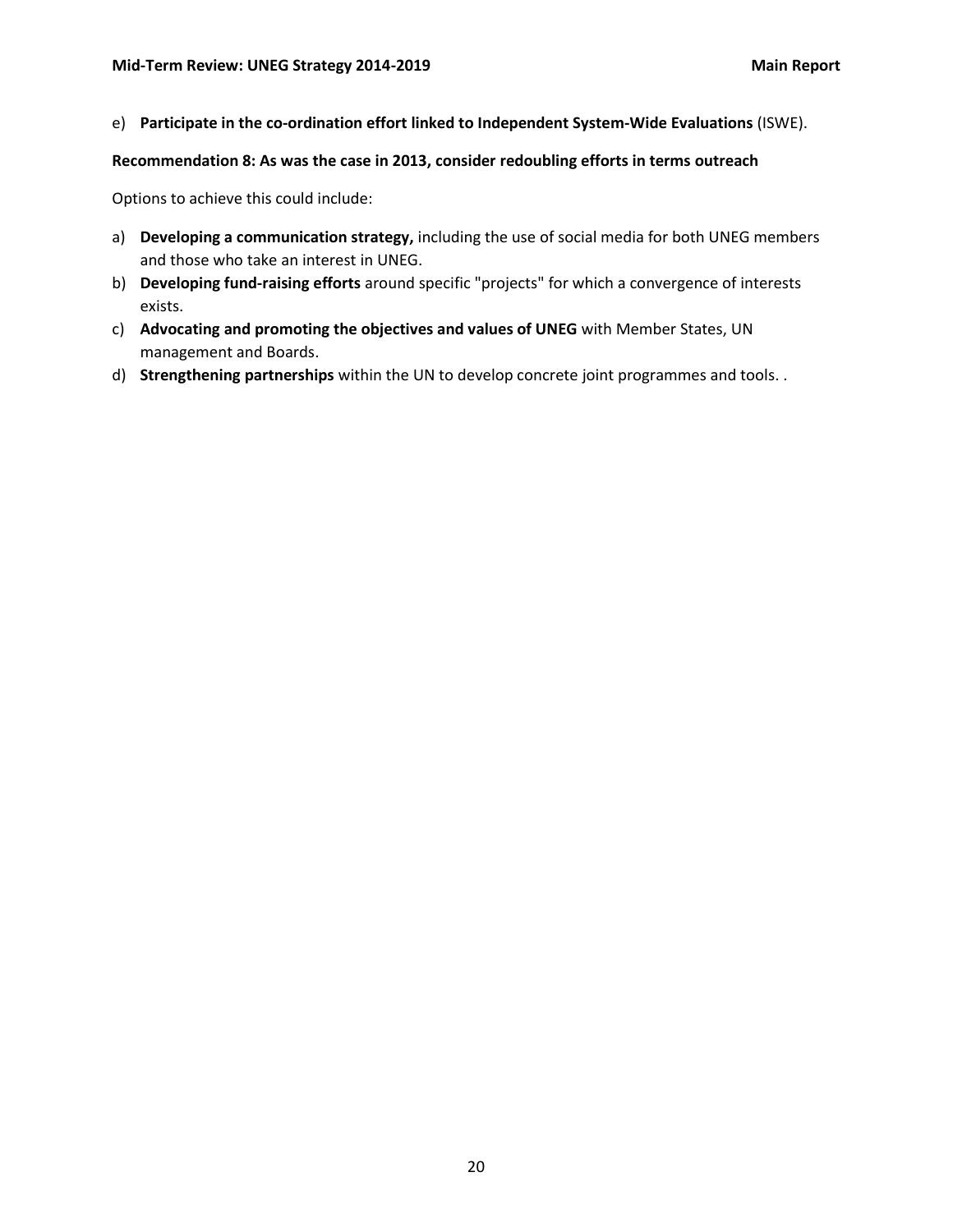**Appendix 1: Logic Model for UNEG Strategy 2014-2019**

# Logic Model - United Nations Evaluation Group Strategy 2014 -2019

<span id="page-24-0"></span>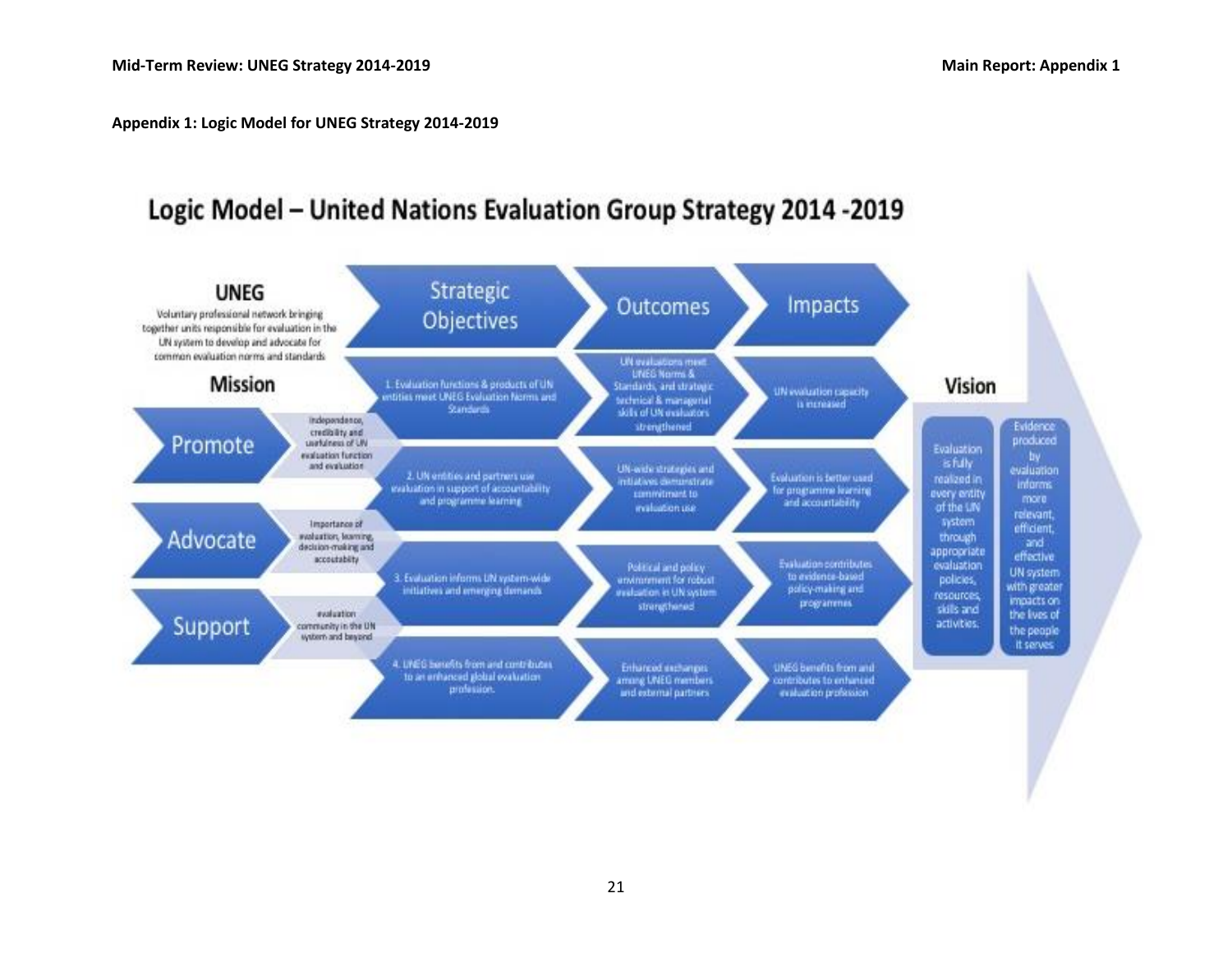## <span id="page-25-0"></span>**Appendix 2: A network analysis of UNEG**

1. This network analysis portrays the connections of UNEG members to UNEG's four Strategic Objectives (SOs) (shown in Map 1), and the interconnectedness of UNEG members (shown in Map 2).

2. Map 1 shows 51 "nodes" - 47 organizations and four SOs - and the links between them. Connections are defined by an organization's participation in working and interest groups operating under each of the four SOs. An individual link is defined as participation by a network member in one of the working/interest groups under a given SO. In many cases, a network member will be a participant in more than one working/interest group under an SO, and the higher the level of participation, the stronger the connection (represented as grey lines – as connections get stronger, the line becomes wider). In some cases, multiple representatives from an organization are members of a given working group, further adding to the importance of that connection. The pattern of association reveals the pattern of primary and secondary interests of members in each of the SOs. The nodes in Map 1 are sized to reflect the voluntary financial contributions they have made to UNEG. The types of member organization are represented in the colours of the nodes, denoting for example UN Funds and Programmes, Specialized Agencies, etc.

3. Map 1 suggests that UNEG members can be divided into groups, or "clusters". One quite large group comprises 19 organizations with no affiliations to SOs and their working groups. There are three clusters involving organizations connected to one particular SO, and final cluster of organisations connected to multiple SOs. Members of a given cluster are more interconnected with each other than to the rest of the network, even if they are connected to other SOs outside that cluster. As a useful metaphor, think of nodes as having gravity, with a link to an SO resulting in a pull toward that SO. Usually, the existence of a cluster is an indication of some kind of common interest among members of the cluster. The network analysis reveals that:

- a small number of network members are responsible for most connections to the SOs
- SO1 and SO3 have more organizational connections than SO2 and SO4. The higher-weight connections tend to reflect where the major interests lie.
- The most busy network members tend to contribute most financially to the network. Other factors may also contribute to the level of financial contribution: evaluation budgets, staffing and seniority of the UNEG head.
- Members of the cluster connected to more than one SO are all UN Programs and Funds or Specialized Agencies. This cluster also accounts for most, but not all, voluntary financial contributions. The bulk of large voluntary financial contributors are located in New York and Rome.
- Many UNEG members are not connected to the SOs. Participation is low among UN Secretariat Departments.

4. Map 2 shows connections between UNEG members based on their common interests in various working groups. Here there are two clusters. Members of each cluster tend to be more connected between themselves than with the members of the other cluster. Additionally we can say:

• There are many cross-cluster connections, a reflection of commonalities that members of the clusters have, driven by the same similarities in orientation to the SOs and their working groups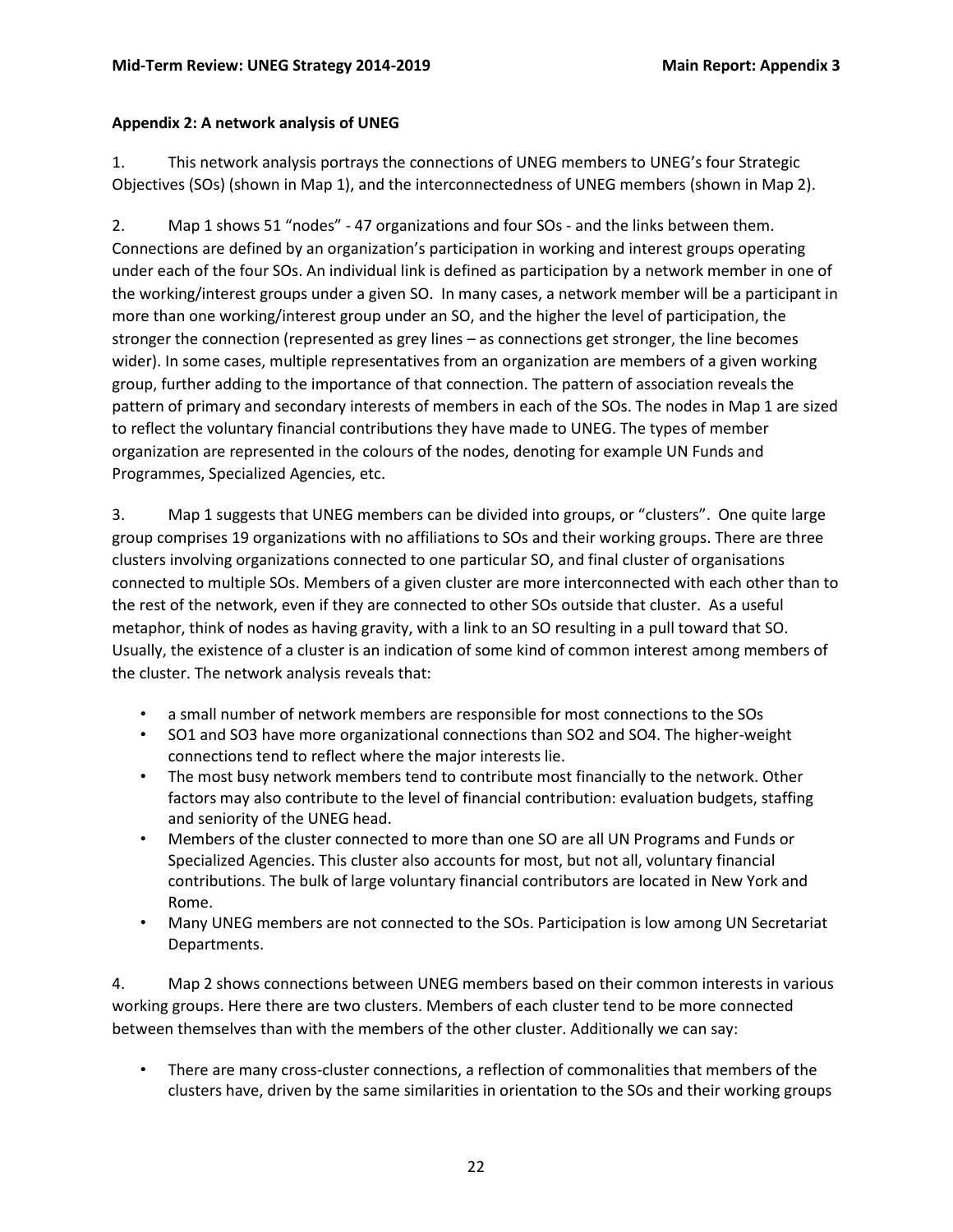that we saw in Map 1.

- There is a core of highly interconnected players (thicker, purple lines), mostly within one cluster, which includes the members of the highly connected cluster in Map 1. So there is a subset of members that effectively comprise the "skeleton" of the network, with the most interconnections based on working groups, and, we can reasonably infer, between individuals, and with high potential for information exchange.
- Some of the central organizations (e.g. UNDP) are very connected to the rest of the network. Such organizations are vital to network functioning, providing links between all other members, thus promoting communication, information flow and interaction.

# **Map 1: Participation in SOs and Voluntary Financial Contributions to UNEG**



## **Map 2: Derived connections between organizations**

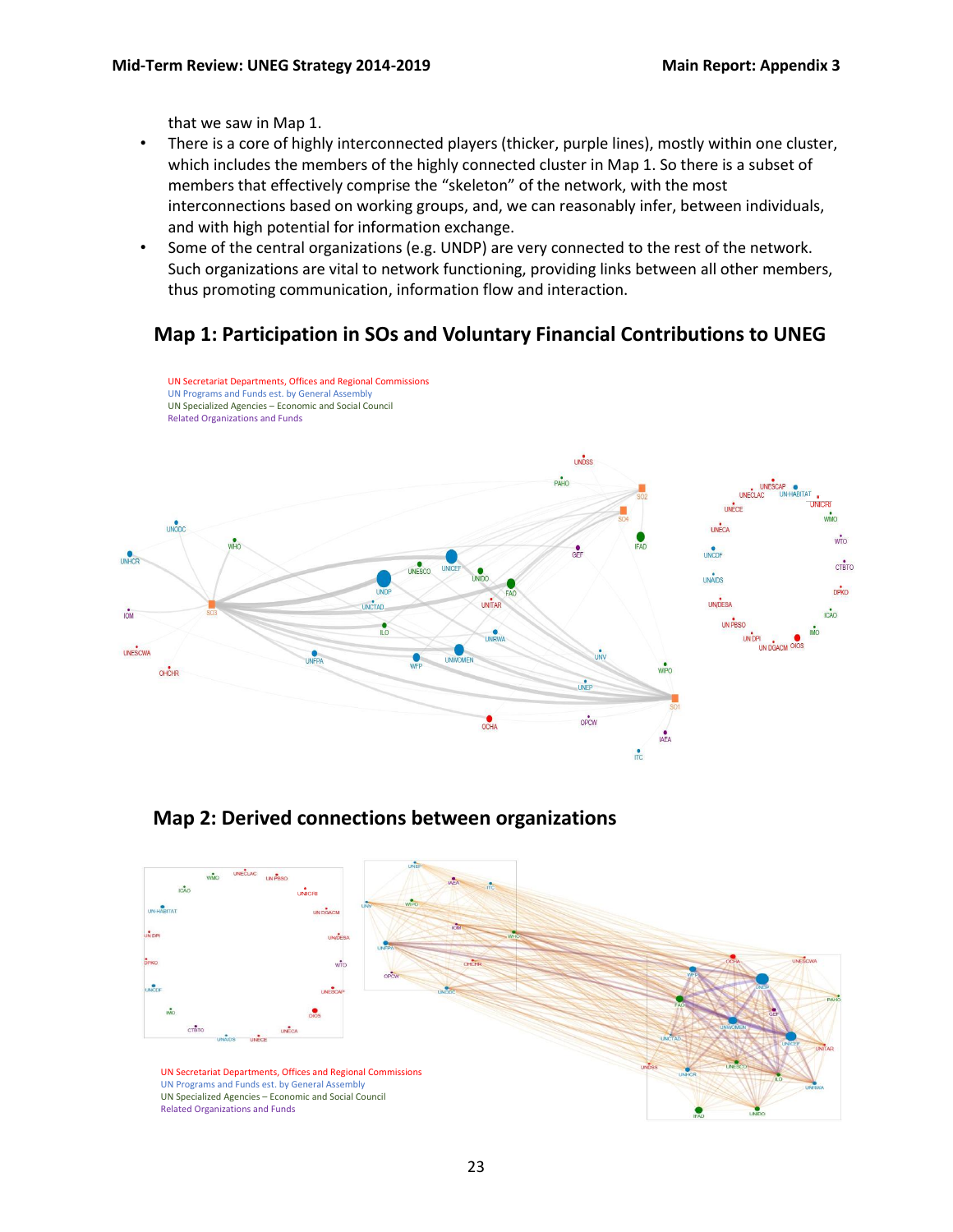## <span id="page-27-0"></span>**Appendix 3: SWOT exercise**

| <b>STRENGTHS</b>                                           |                                           | <b>UNEG</b>       | UNEG              |           |                                                                  | <b>UNEG</b><br><b>Heads</b> | <b>UNEG</b>             |
|------------------------------------------------------------|-------------------------------------------|-------------------|-------------------|-----------|------------------------------------------------------------------|-----------------------------|-------------------------|
|                                                            |                                           | <b>Heads</b><br>% | <b>Staff</b><br>% |           | <b>WEAKNESSES</b>                                                |                             | <b>Staff</b><br>%       |
| <b>Professional Evaluation Network</b><br>1.               |                                           | 37.2              | 42.1              | 1.        | Governance and decision-making                                   | %<br>20.7                   | 25.6                    |
| 2.                                                         |                                           |                   | 17.1              | 2.        | Diversity - large versus small members                           | 11.6                        | 2.4                     |
| Evaluation Norms, Standards & Guidelines                   |                                           | 25.0              |                   |           |                                                                  |                             |                         |
| 3.<br>Sharing Evaluation Knowledge Learning &<br>Practice  |                                           | 16.3              | 12.1              | 3.        | Unfocused/over-ambitious (too many<br>working groups/priorities) | 11.6                        | 4.8                     |
| $\bullet$                                                  | Advocacy, communications & promoting use  |                   | 6.4               | 4.        | Uneven voluntary participation                                   | 10.3                        | 5.6                     |
| Reputation<br>$\bullet$                                    |                                           | 7.1               | 8.6               | 5.        | Limited resources (time & financial)                             | 10.3                        | 9.6                     |
| $\bullet$                                                  | Other                                     | 7.1               | 4.2               | 6.        | Agency versus network interests                                  | 7.7                         | 2.4                     |
| $\bullet$                                                  | Don't Know                                |                   | 9.4               | 7.        | Unclear vision and mandate - relevance                           | 6.4                         | 12.8                    |
|                                                            |                                           |                   |                   | $\bullet$ | Communications                                                   | 3.8                         | 4.8                     |
|                                                            |                                           |                   |                   | $\bullet$ | Not inclusive network                                            | 3.8                         | 3.2                     |
|                                                            |                                           |                   |                   | $\bullet$ | Insufficient interface - outside partners                        | 3.8                         | 4.8                     |
|                                                            |                                           |                   |                   | $\bullet$ | Innovation & adaptation                                          | 2.5                         | 4.0                     |
|                                                            |                                           |                   |                   | $\bullet$ | Professionalization                                              | 2.5                         | 2.4                     |
|                                                            |                                           |                   |                   | $\bullet$ | Delivery & Execution                                             | 2.5                         | 4.0                     |
|                                                            |                                           |                   |                   | $\bullet$ | SDG - Agenda 2030                                                | ÷                           | 3.2                     |
|                                                            |                                           |                   |                   | $\bullet$ | Other                                                            |                             | 2.4                     |
|                                                            |                                           |                   |                   |           | Don't Know                                                       | 2.5                         | 8.0                     |
|                                                            | <b>OPPORTUNITIES</b>                      |                   |                   |           | <b>THREATS</b>                                                   |                             |                         |
| 1.                                                         | Capacity Building - Professionalization   | 27.2              | 26.2              | 1.        | UNEG resources (time & funding)                                  | 17.6                        | 9.8                     |
| 2.                                                         | UN Reform - Indep. System Wide Evaluation | 21.0<br>18.5      | 23.1              | 2.        | <b>UNEG bureaucracy</b>                                          | 13.5                        | 11.4                    |
|                                                            | 3.<br>SDGs - Agenda 2030                  |                   | 20.0              | 3.        | Weak execution & non-delivery                                    | 10.8                        | 4.9                     |
| Networking & Learning<br>$\bullet$                         |                                           | 13.6              | 3.1               | 4.        | Low innovation & adaptation                                      | 9.5                         | 9.8                     |
| <b>UNDAF &amp; National Capacity Building</b><br>$\bullet$ |                                           | 6.2               | 4.6               | 5.        | Secretary General's reforms                                      | 6.8                         | 5.7                     |
| Policy Contribution & Use<br>$\bullet$                     |                                           | 4.9               | 1.5               | 6.        | Large versus small members                                       | 5.4                         | 1.6                     |
| <b>External Partnerships</b><br>$\bullet$                  |                                           | 2.5               | 3.8               | 7.        | Low utilization, use & influence                                 | 5.4                         |                         |
| $\bullet$                                                  | Other                                     | 6.2               | 3.8               | 8.        | Loss of reputation                                               | 5.4                         | 8.1                     |
|                                                            | Don't Know                                | L,                | 13.8              | 9.        | Competition from other networks                                  | 4.1                         | 3.3                     |
|                                                            |                                           |                   |                   | 10.       | Pressure to grow                                                 | 4.1                         | 1.6                     |
|                                                            |                                           |                   |                   | $\bullet$ | Low participation (fatigue, apathy,<br>disengaged)               | 2.7                         | 9.8                     |
|                                                            |                                           |                   |                   | $\bullet$ | Self-interest versus network interests                           | 2.7                         | 4.9                     |
|                                                            |                                           |                   |                   | $\bullet$ | Decline in professionalization                                   | 2.7                         | .8                      |
|                                                            |                                           |                   |                   | $\bullet$ | Unfocused & unresponsiveness                                     | 2.7                         | 4.9                     |
|                                                            |                                           |                   |                   | $\bullet$ | Voluntary participation                                          | 1.3                         | $\boldsymbol{.8}$       |
|                                                            |                                           |                   |                   | $\bullet$ | SDGs - Agenda 2030                                               | 1.3                         | 1.6                     |
|                                                            |                                           |                   |                   | $\bullet$ | Low consensus on priorities                                      | 1.3                         | $\overline{\mathbf{8}}$ |
|                                                            |                                           |                   |                   | $\bullet$ | Secretariat                                                      | 1.3                         |                         |
|                                                            |                                           |                   |                   | $\bullet$ | Policy consensus                                                 | 1.3                         |                         |
|                                                            |                                           |                   |                   | $\bullet$ | Challenges to independence                                       | $\Box$                      | 1.6                     |
|                                                            |                                           |                   |                   | $\bullet$ | Don't Know                                                       | $\omega$                    | 18.7                    |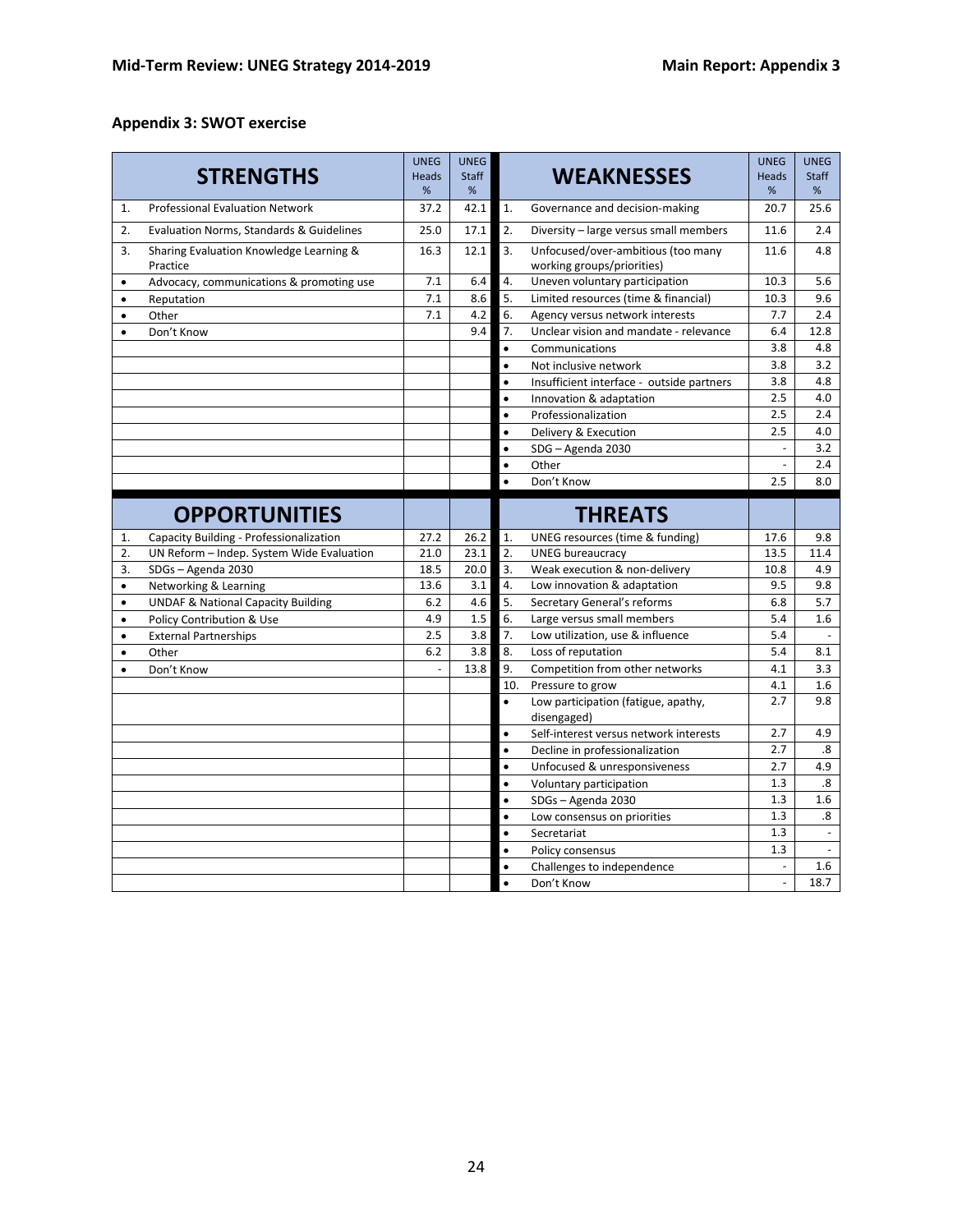#### <span id="page-28-0"></span>**Appendix 4: UNEG Document Repository**

1. Since 2013 the number of evaluations deposited in UNEG's Archives has deceased 900%.

2. Although UNEG's membership is 47 organizations, 42 evaluation plans have been deposited in UNEG's Archives since 2015. Assuming that plans are multi-year, with different periodicities and routinely updated annually, the number appears lower than might be expected.